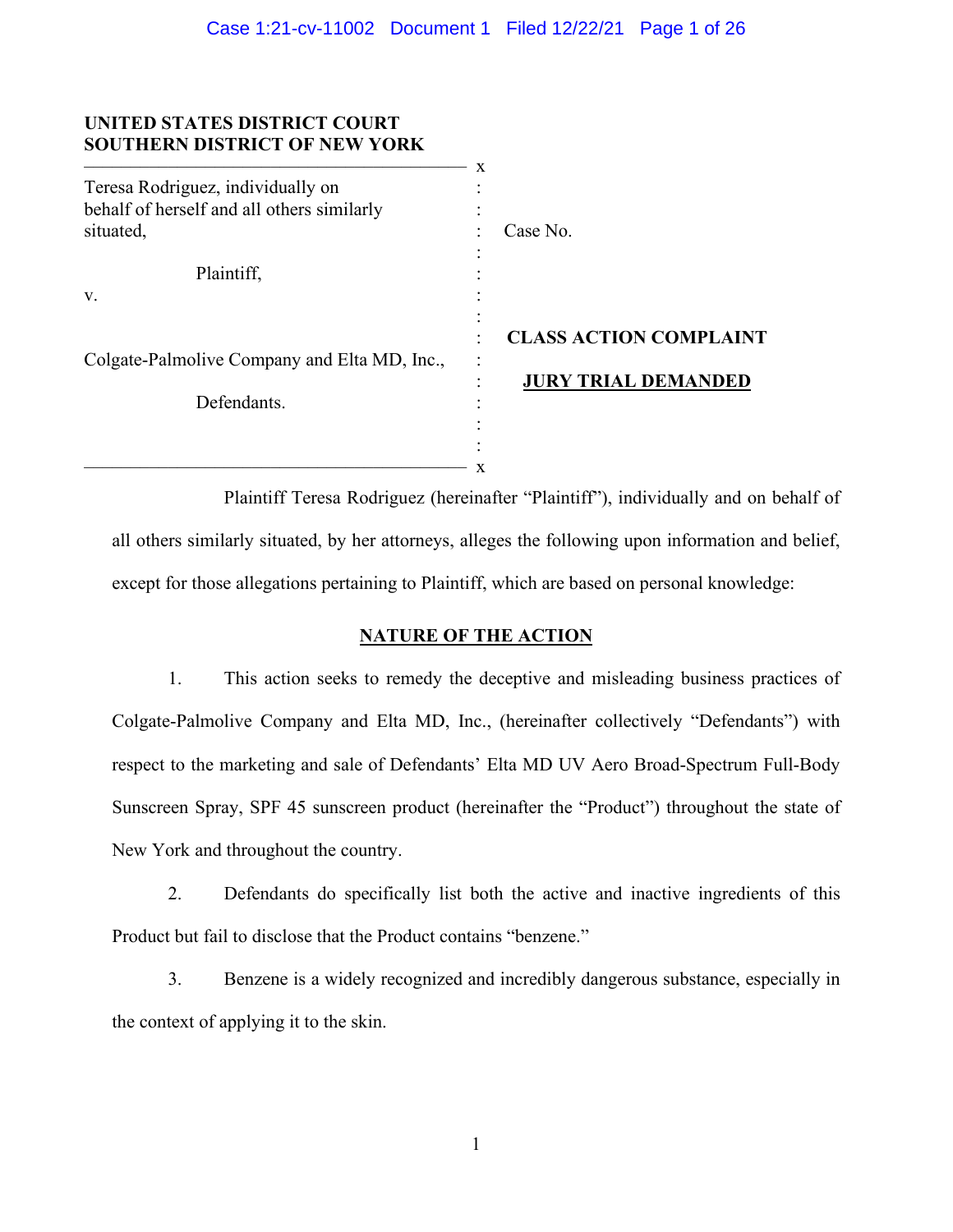## Case 1:21-cv-11002 Document 1 Filed 12/22/21 Page 2 of 26

4. Benzene has been recognized, acknowledged, and accepted as a well-known health hazard and human carcinogen for approximately a century.<sup>[1](#page-1-0)</sup>

5. For example, Benzene is known to harm the bone marrow and long exposure can lead to blood cancer, such as leukemia.<sup>[2](#page-1-1)</sup>

6. Consumers like the Plaintiff trust manufacturers such as Defendants to sell a Product that is safe and free from harmful known toxins, including benzene.

7. Plaintiff and those similarly situated (hereinafter "Class Members") certainly expect that the sunscreen they purchase will comply with its labeling and not contain any knowingly harmful substances like benzene.

8. Defendants' specifically manufacture, sell, and distribute the Product in this manner using a marketing and advertising campaign centered around claims that appeal to healthconscious consumers.

9. For example, Defendants' marketing and advertising campaign includes the one place that every consumer looks when purchasing a product—the packaging and labeling itself. Consumers expect the ingredient listing on the packaging and labeling to accurately disclose the ingredients within the Product.

10. However, Defendants' advertising and marketing campaign is false, deceptive, and misleading because the Product contains benzene, which Defendants do not list or mention anywhere on the Product's packaging or labeling.

11. Plaintiff and Class Members relied on Defendants' misrepresentations and omissions of what is in the Product when they purchased them.

<span id="page-1-0"></span> $1 \text{ https://pubmed.ncbi.nlm.nih.gov/17718179/}$ 

<span id="page-1-1"></span><sup>2</sup> https://emergency.cdc.gov/agent/benzene/basics/facts.asp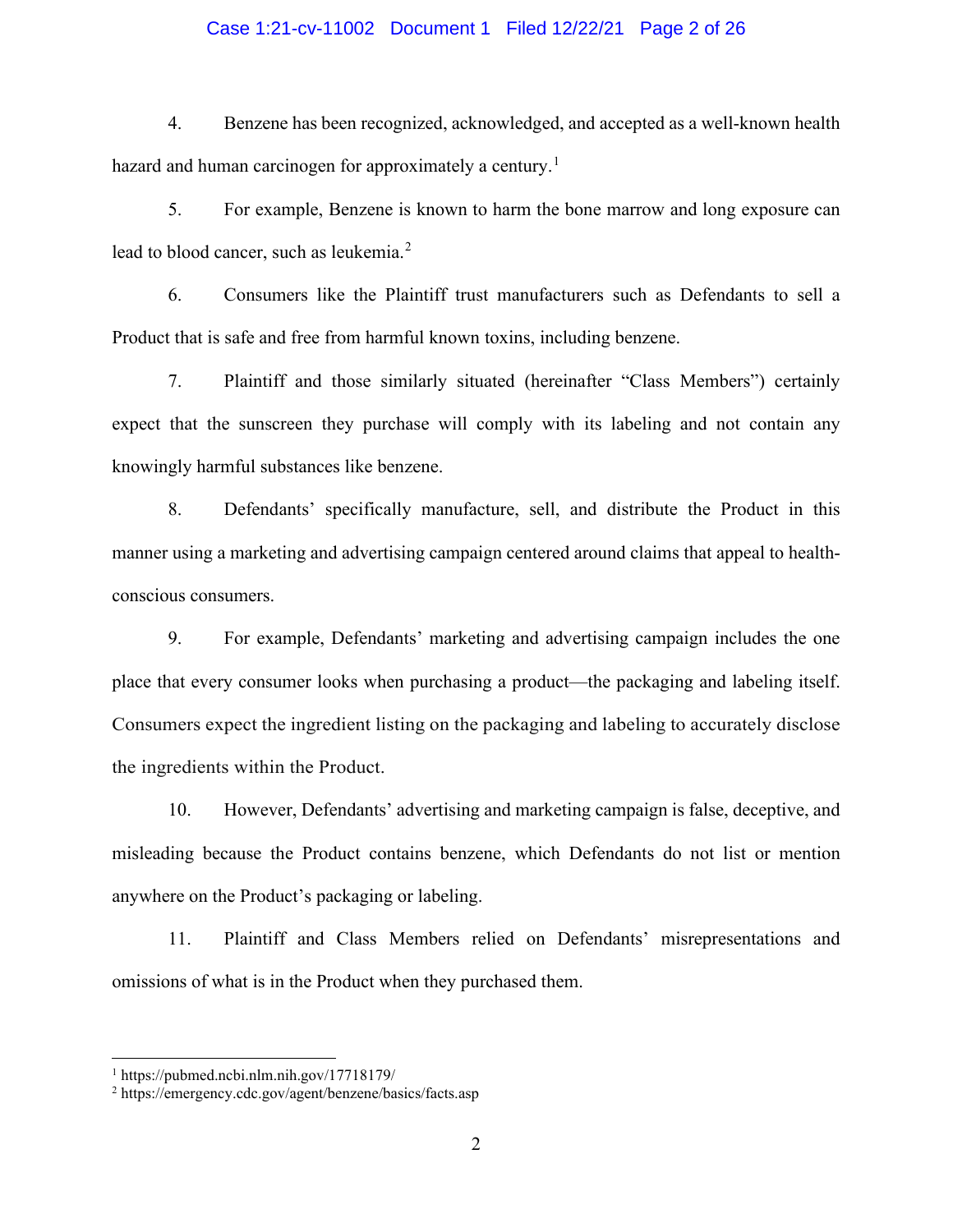## Case 1:21-cv-11002 Document 1 Filed 12/22/21 Page 3 of 26

12. Consequently, Plaintiff and Class Members lost the entire benefit of their bargain when what they received was a sunscreen product contaminated with a known carcinogen.

13. That is because Defendants' Product containing a known human carcinogen has no value.

14. As set forth below, a sunscreen product that contains benzene is in no way safe for humans and is entirely worthless.

15. Accordingly, Defendants' conduct violated and continues to violate, *inter alia*, New York General Business Law §§ 349 and 350. Defendants also breached and continue to breach their warranties regarding the Product. In addition, Defendants have been and continue to be unjustly enriched. Lastly, Plaintiff brings a claim for medical monitoring costs associated with testing, monitoring, and remediating the effects of benzene exposure.

16. Plaintiff brings this action against Defendants on behalf of herself and Class Members who purchased the Product during the applicable statute of limitations period (the "Class Period").

#### **FACTUAL BACKGROUND**

17. Consumers have become increasingly concerned about the effects of synthetic and chemical ingredients in products that they and their family members put on and/or into their bodies. Companies such as Defendants have capitalized on consumers' desire for healthy and safe products, and indeed consumers are willing to pay, and have paid, a premium for these products.

18. Consumers lack the meaningful ability to test or independently ascertain or verify whether a product contains unsafe substances, such as benzene, especially at the point of sale, and therefore must and do rely on Defendants to truthfully and honestly report what the Product contains on the Product's packaging or labels.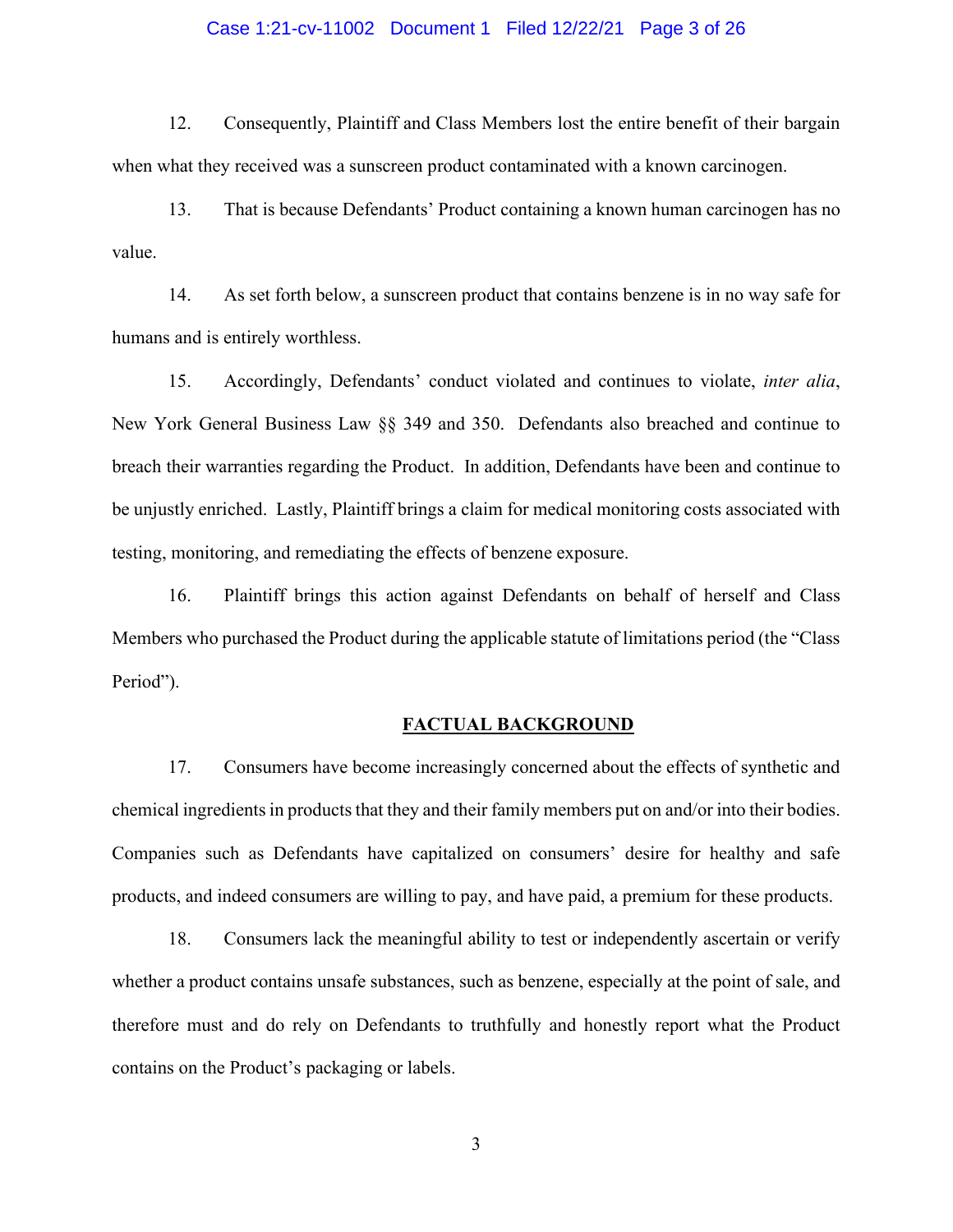## Case 1:21-cv-11002 Document 1 Filed 12/22/21 Page 4 of 26

19. When consumers look at the Product's packaging there is no mention of benzene. Benzene is not listed in the ingredients section, nor is there any warning about the inclusion (or even potential inclusion) of benzene in the Product. This leads reasonable consumers to believe the Product does not contain dangerous chemicals like benzene.

20. However, despite this, the Product contains benzene.

21. 21st century research has confirmed that there is no safe level of benzene exposure. $3$ 

22. Benzene has been recognized, acknowledged, and accepted as a well-known health hazard and human carcinogen for approximately a century.<sup>[4](#page-3-1)</sup>

23. The National Toxicology Program (hereinafter "NTP") has regarded benzene as "known to be a human carcinogen based on sufficient evidence of carcinogenicity from studies in humans."<sup>[5](#page-3-2)</sup> Benzene has also been "found to be carcinogenic to humans" by the International Agency for Research on Cancer (hereinafter "IARC").

24. According to the Center for Disease Control ("CDC"), benzene can cause severe health issues such as anemia, immune system damage, and cancer.<sup>[6](#page-3-3)</sup>

25. Direct benzene exposure through the skin is particularly concerning. For example, "[d]irect exposure of the eyes, skin, or lungs to benzene can cause tissue injury and irritation."[7](#page-3-4)

26. Research also has revealed that sunscreen ingredients can be absorbed into the bloodstream.[8](#page-3-5)

<span id="page-3-0"></span><sup>3</sup> https://www.annualreviews.org/doi/full/10.1146/annurev.publhealth.012809.103646

<span id="page-3-1"></span><sup>4</sup> https://pubmed.ncbi.nlm.nih.gov/17718179/

<span id="page-3-2"></span><sup>5</sup> https://ntp.niehs.nih.gov/ntp/roc/content/profiles/benzene.pdf

<span id="page-3-3"></span><sup>6</sup> https://emergency.cdc.gov/agent/benzene/basics/facts.asp

<span id="page-3-4"></span> $^7$  *Id.* 

<span id="page-3-5"></span><sup>8</sup> https://abcnews.go.com/Health/sunscreen-absorbed-bloodstream-testing-needed/story?id=68442221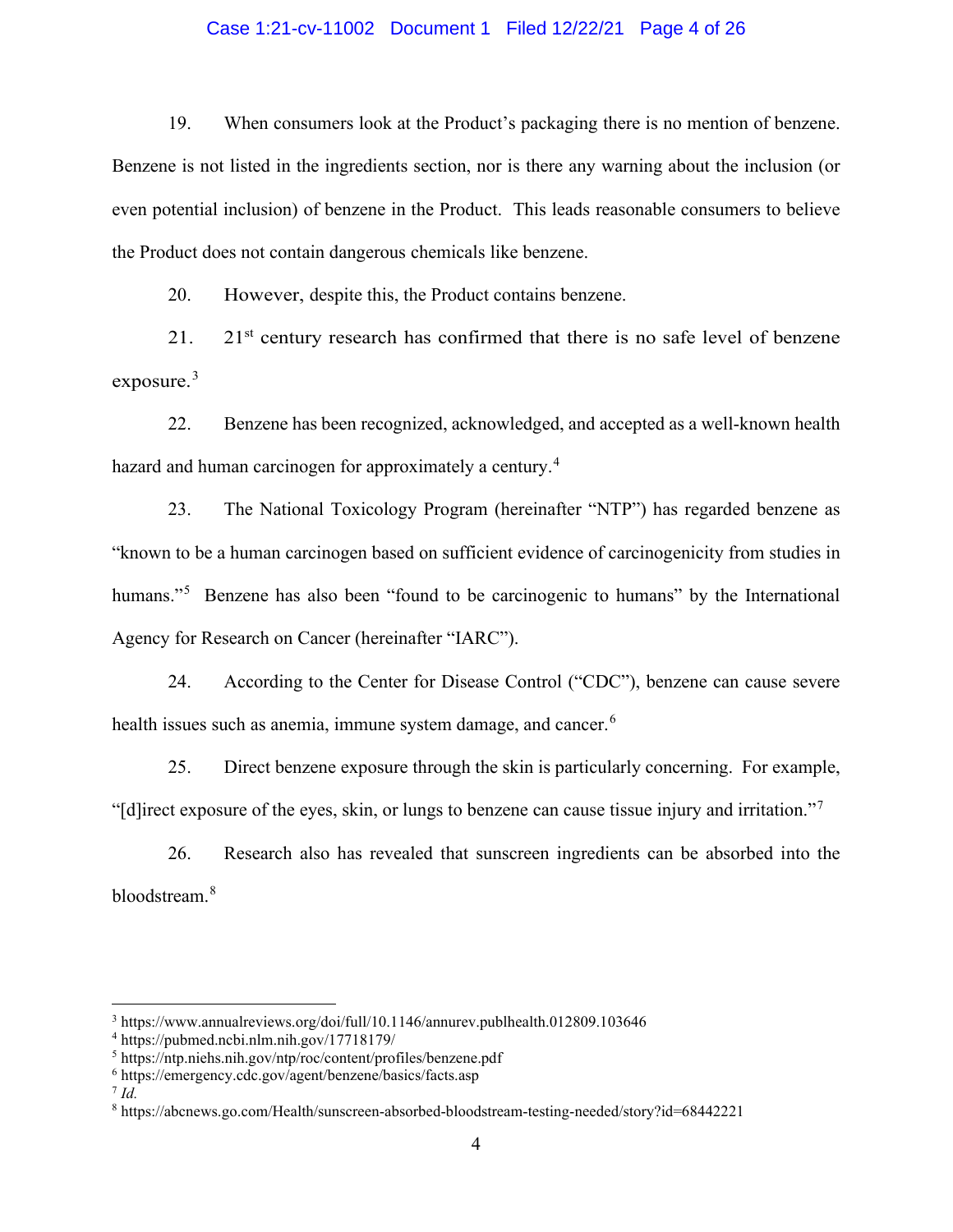## Case 1:21-cv-11002 Document 1 Filed 12/22/21 Page 5 of 26

27. Moreover, a study by Health Canada's Bureau of Chemical Hazards concluded that the application of sunscreen specifically increases the absorption rate of benzene through the skin, thereby increasing the risk of harm.<sup>[9](#page-4-0)</sup>

28. Even low levels of benzene are particularly dangerous in a sunscreen product because "[s]unscreen products are typically used in many times higher volume than standard drug products like tablets or capsules, so even a relatively low concentration limit can result in very high total [benzene] exposure."<sup>[10](#page-4-1)</sup>

29. Experts in the field of dermatology agree with this assessment. For example, Christopher Bunick, a professor of dermatology at Yale University has stated:

> Considering that human skin has a large total surface area  $(\sim 1.85$ m2), and that  $\sim$ 28.5 g of sunscreen is needed per application to properly cover that skin surface, it follows then that there is not a safe level of benzene that can exist in sunscreen products. The total mass of sunscreen required to cover and protect the human body, in single daily application or repeated applications daily, means that even benzene at 0.1 ppm in a sunscreen could expose people to excessively high nanogram amounts of benzene.<sup>[11](#page-4-2)</sup>

30. This is why recent research revealing benzene in the Defendants' Product is particularly concerning.

31. Valisure LLC recently published a study ("Study") that found that benzene has been found in many sunscreens.<sup>12</sup>

32. In addition to Plaintiff's own research, Valisure also found that Defendants' Product contained benzene.<sup>[13](#page-4-4)</sup>

<span id="page-4-0"></span><sup>9</sup> https://www.valisure.com/blog/valisure-news/valisure-detects-benzene-in-sunscreen/

<span id="page-4-1"></span><sup>10</sup> https://www.valisure.com/wp-content/uploads/Valisure-Citizen-Petition-on-Benzene-in-Sunscreen-and-After-sun-Care-Products-v9.7.pdf/, at 16.<br> $^{11}$  *Id.* at 17.

<span id="page-4-2"></span>

<span id="page-4-3"></span><sup>&</sup>lt;sup>12</sup> https://www.valisure.com/blog/valisure-news/valisure-detects-benzene-in-sunscreen/

<span id="page-4-4"></span><sup>13</sup> *Id.*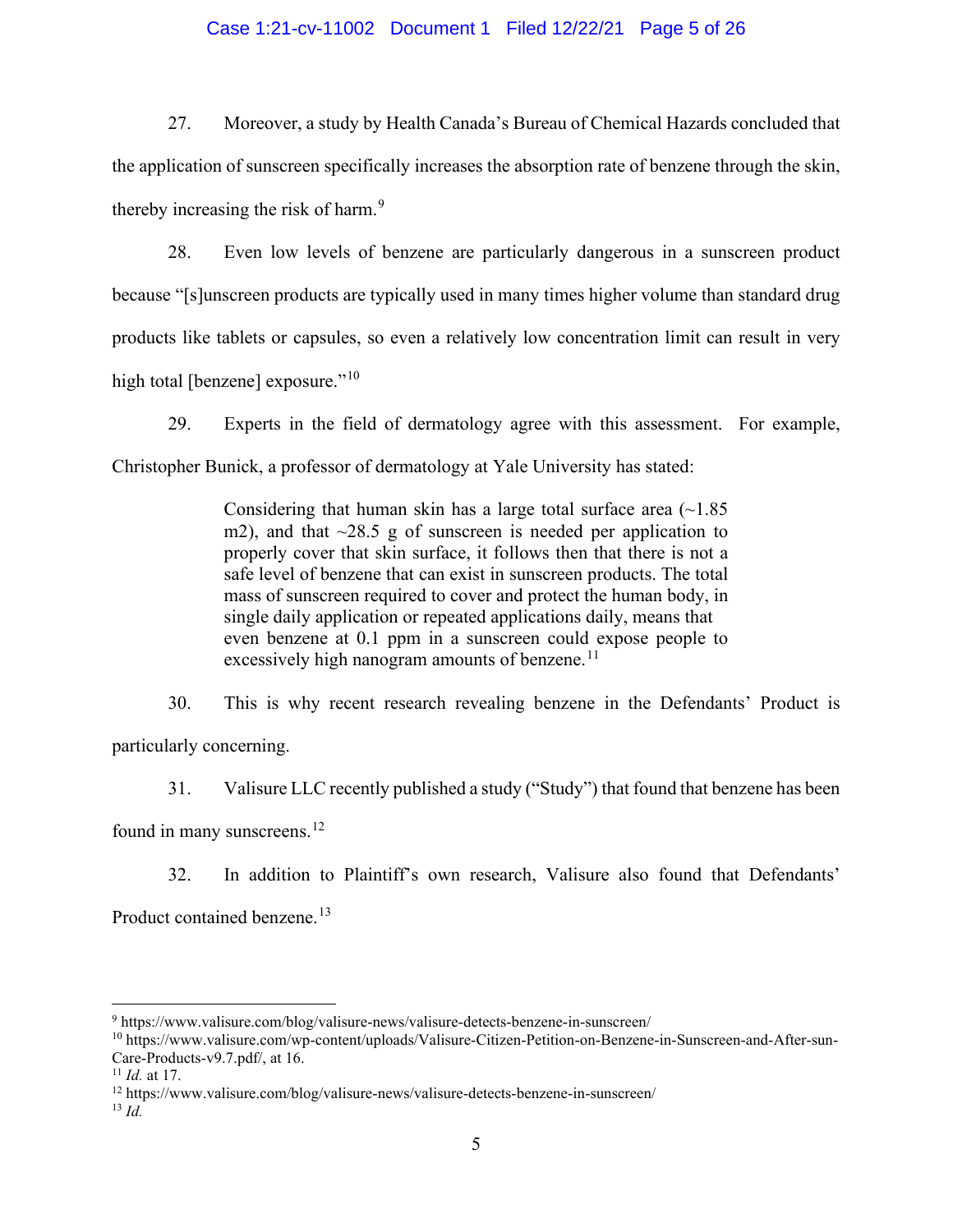## Case 1:21-cv-11002 Document 1 Filed 12/22/21 Page 6 of 26

33. The concerning part is that benzene exposure in the manufacturing process can be specifically avoided so that the Product could have absolutely no benzene in it.<sup>[14](#page-5-0)</sup>

34. Therefore, Defendants' false, misleading, omissions, and deceptive misrepresentations regarding the ingredients of the Product is likely to continue to deceive and mislead reasonable consumers and the public, as they have already deceived and misled Plaintiff and the Class Members.

35. Defendants' concealment was material and intentional because people are concerned with what is in the products that they are putting onto and into their bodies. Consumers such as Plaintiff and the Class Members are influenced by the ingredients listed. Defendants know that if they had not omitted that the Product contained benzene, then Plaintiff and the Class Members would not have purchased the Product at all.

## **JURISDICTION AND VENUE**

36. This Court has subject matter jurisdiction under the Class Action Fairness Act, 28 U.S.C. section §1332(d) in that (1) this is a class action involving more than 100 class members; (2) Plaintiff is a citizen of New York, Defendant Colgate-Palmolive Company is a citizen of New York, and Defendant Elta MD, Inc. is a citizen of Texas; and (3) the amount in controversy is in excess of \$5,000,000, exclusive of interests and costs.

37. This Court has personal jurisdiction over Defendants because Defendants conduct and transact business in the state of New York, contract to supply goods within the state of New York, and supply goods within the state of New York.

<span id="page-5-0"></span><sup>14</sup> https://www.valisure.com/wp-content/uploads/Valisure-Citizen-Petition-on-Benzene-in-Sunscreen-and-After-sun-Care-Products-v9.7.pdf, at 2.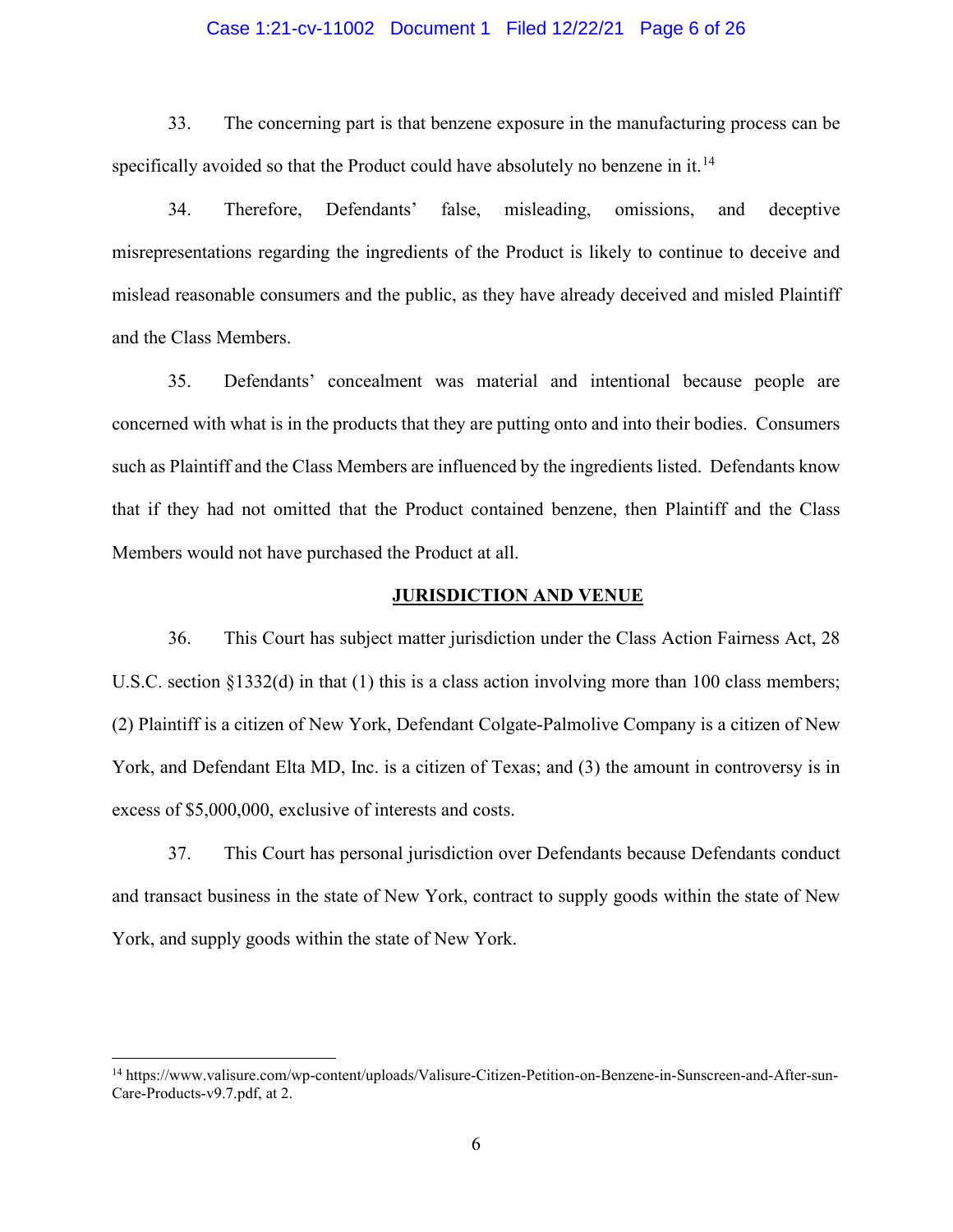### Case 1:21-cv-11002 Document 1 Filed 12/22/21 Page 7 of 26

38. Venue is proper because Plaintiff and many Class Members reside in the Southern District of New York, and throughout the state of New York. A substantial part of the events or omissions giving rise to the Classes' claims occurred in this district.

#### **PARTIES**

#### **Plaintiff**

39. Plaintiff Teresa Rodriguez is a citizen and resident of the state of New York. During the applicable statute of limitations period, Plaintiff purchased Defendants' Product that contained benzene.

40. Had Defendants not made the false, misleading, and deceptive representations and omissions regarding the Products containing benzene, Plaintiff would not have been willing to purchase the Products. Plaintiff purchased, purchased more of, and/or paid more for, the Products than she would have had she known the truth about the Products. The Products Plaintiff received were worthless because they contain the known carcinogen benzene. Accordingly, Plaintiff was injured in fact and lost money as a result of Defendants' improper conduct.

## **Defendants**

41. Defendant, Colgate-Palmolive Company is a domestic corporation with its headquarters and principal place of business located in New York, New York. Colgate-Palmolive Company is authorized to do business in New York. Colgate-Palmolive Company is a conglomerate and owns some of the world's leading brands for healthcare products. Colgate-Palmolive Company distributes the Product throughout the United States. Colgate-Palmolive Company's line of sunscreen products, including the Product purchased by Plaintiff and Class Members, are available at retail stores throughout New York and the United States.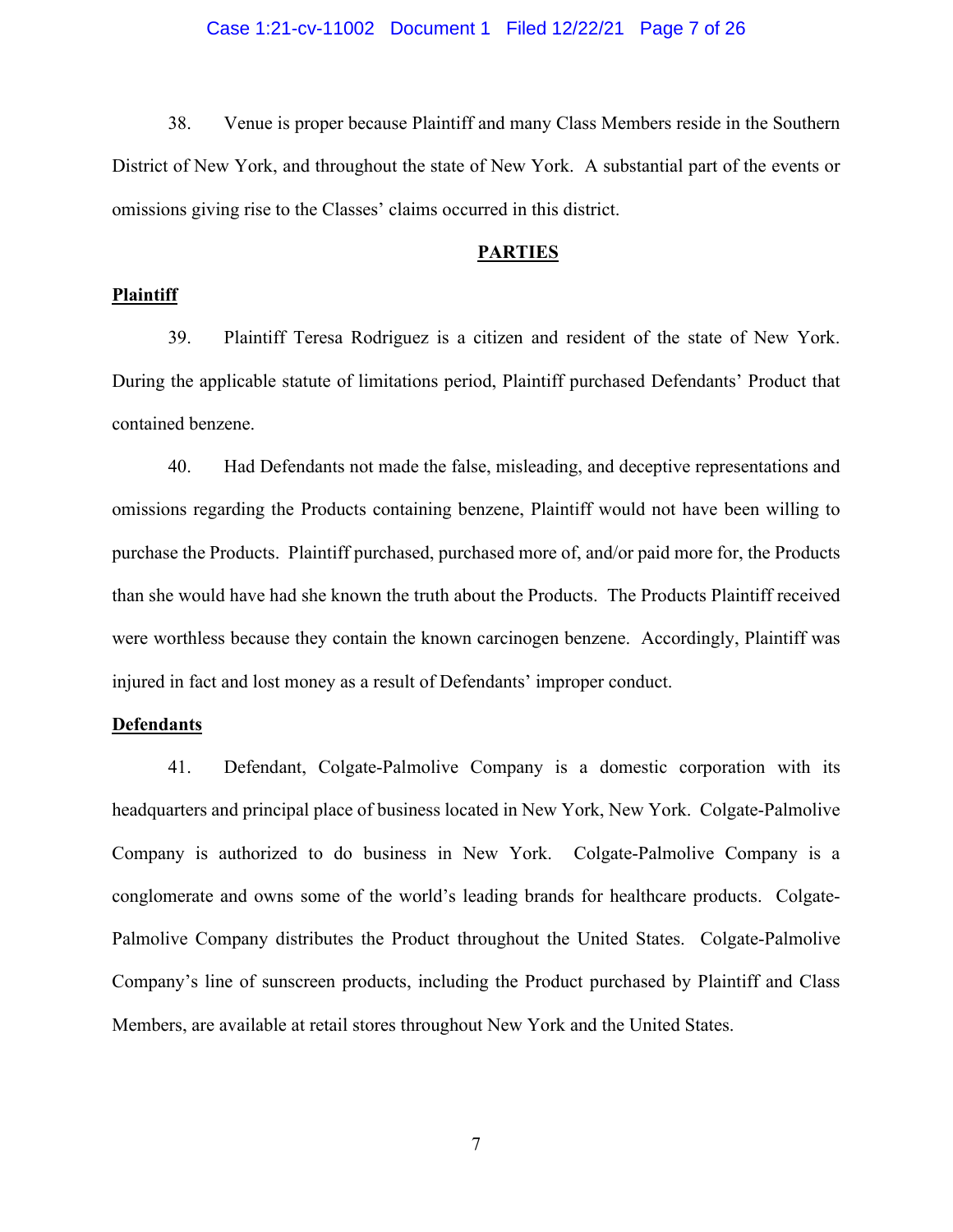## Case 1:21-cv-11002 Document 1 Filed 12/22/21 Page 8 of 26

42. Defendant, Elta MD, Inc. has its headquarters is in Carrollton, Texas. Elta MD, Inc. is a wholly owned subsidiary of and/or 100% controlled by Colgate-Palmolive Company, which is also responsible for the manufacturing, marketing, advertising, and distributing of the Product.

43. Defendants' manufacture, market, advertise, and distribute the Product throughout the United States. Defendants created and/or authorized the false, misleading, and deceptive advertisements, packaging, and labeling of their Product.

#### **CLASS ALLEGATIONS**

44. Plaintiff brings this matter on behalf of herself and those similarly situated. As detailed at length in this Complaint, Defendants orchestrated deceptive marketing and labeling practices. Defendants' customers were uniformly impacted by and exposed to this misconduct. Accordingly, this Complaint is uniquely situated for class-wide resolution, including injunctive relief.

45. The Class is defined as all consumers who purchased the Product anywhere in the United States during the Class Period.

46. Plaintiff also seeks certification, to the extent necessary or appropriate, of a subclass of individuals who purchased the Product in the state of New York at any time during the Class Period (the "New York Subclass").

47. The Class and New York Subclass shall be referred to collectively throughout the Complaint as the Class.

48. The Class is properly brought and should be maintained as a class action under Rule 23(a), satisfying the class action prerequisites of numerosity, commonality, typicality, and adequacy because: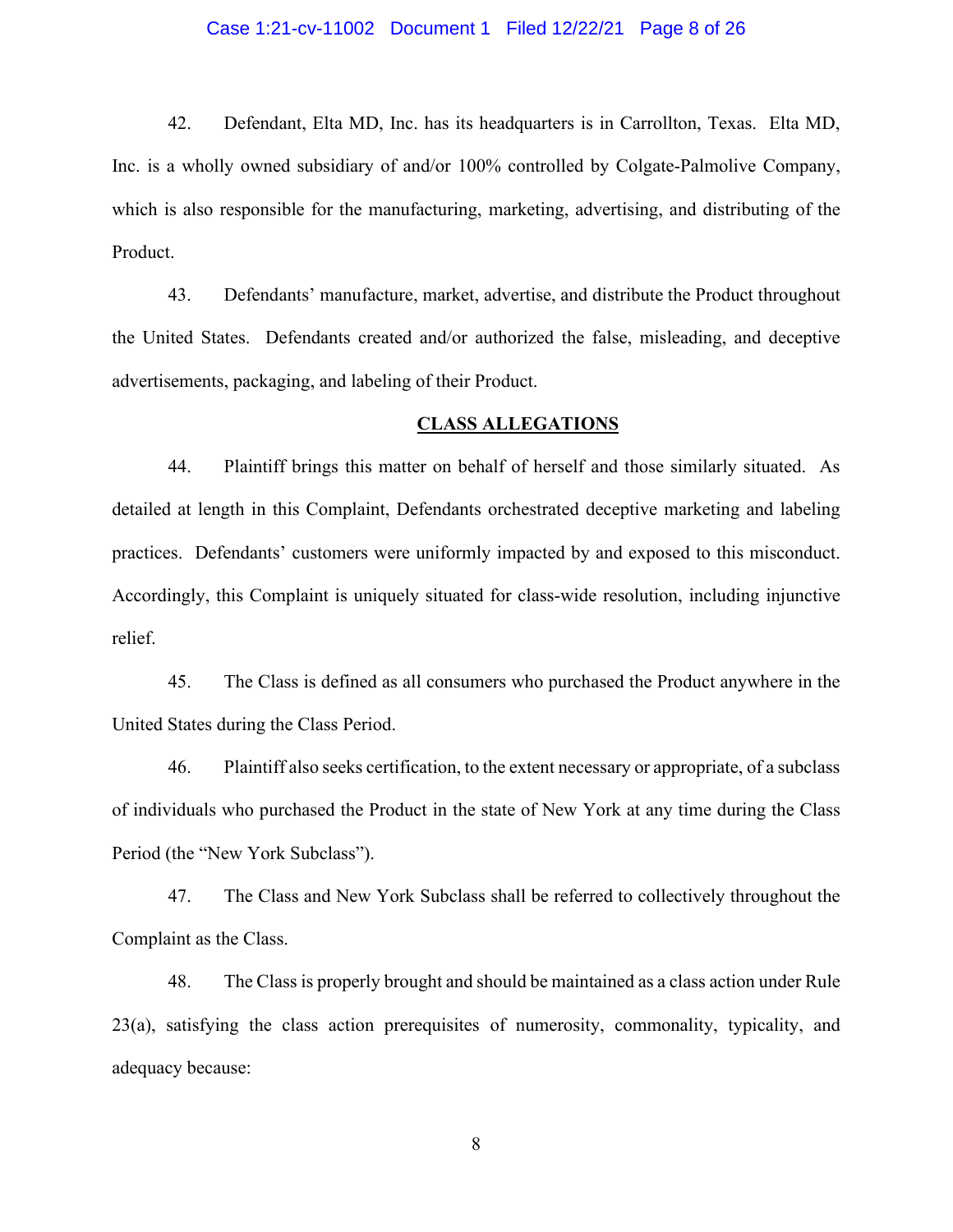## Case 1:21-cv-11002 Document 1 Filed 12/22/21 Page 9 of 26

49. Numerosity: Class Members are so numerous that joinder of all members is impracticable. Plaintiff believes that there are thousands of consumers in the Class and the New York Class who are Class Members as described above who have been damaged by Defendants' deceptive and misleading practices.

50. Commonality: The questions of law and fact common to the Class Members which predominate over any questions which may affect individual Class Members include, but are not limited to:

- a. Whether Defendants are responsible for the conduct alleged herein which was uniformly directed at all consumers who purchased the Product;
- b. Whether Defendants' misconduct set forth in this Complaint demonstrates that Defendants have engaged in unfair, fraudulent, or unlawful business practices with respect to the advertising, marketing, and sale of their Product;
- c. Whether Defendants made false and/or misleading statements and omissions to the Class and the public concerning the contents of their Product;
- d. Whether Defendants' false and misleading statements and omissions concerning their Product were likely to deceive the public; and
- e. Whether Plaintiff and the Class are entitled to money damages under the same causes of action as the other Class Members?

51. Typicality: Plaintiff is a member of the Class. Plaintiff's claims are typical of the claims of each Class Member in that every member of the Class was susceptible to the same deceptive, misleading conduct and purchased Defendants' Product. Plaintiff is entitled to relief under the same causes of action as the other Class Members.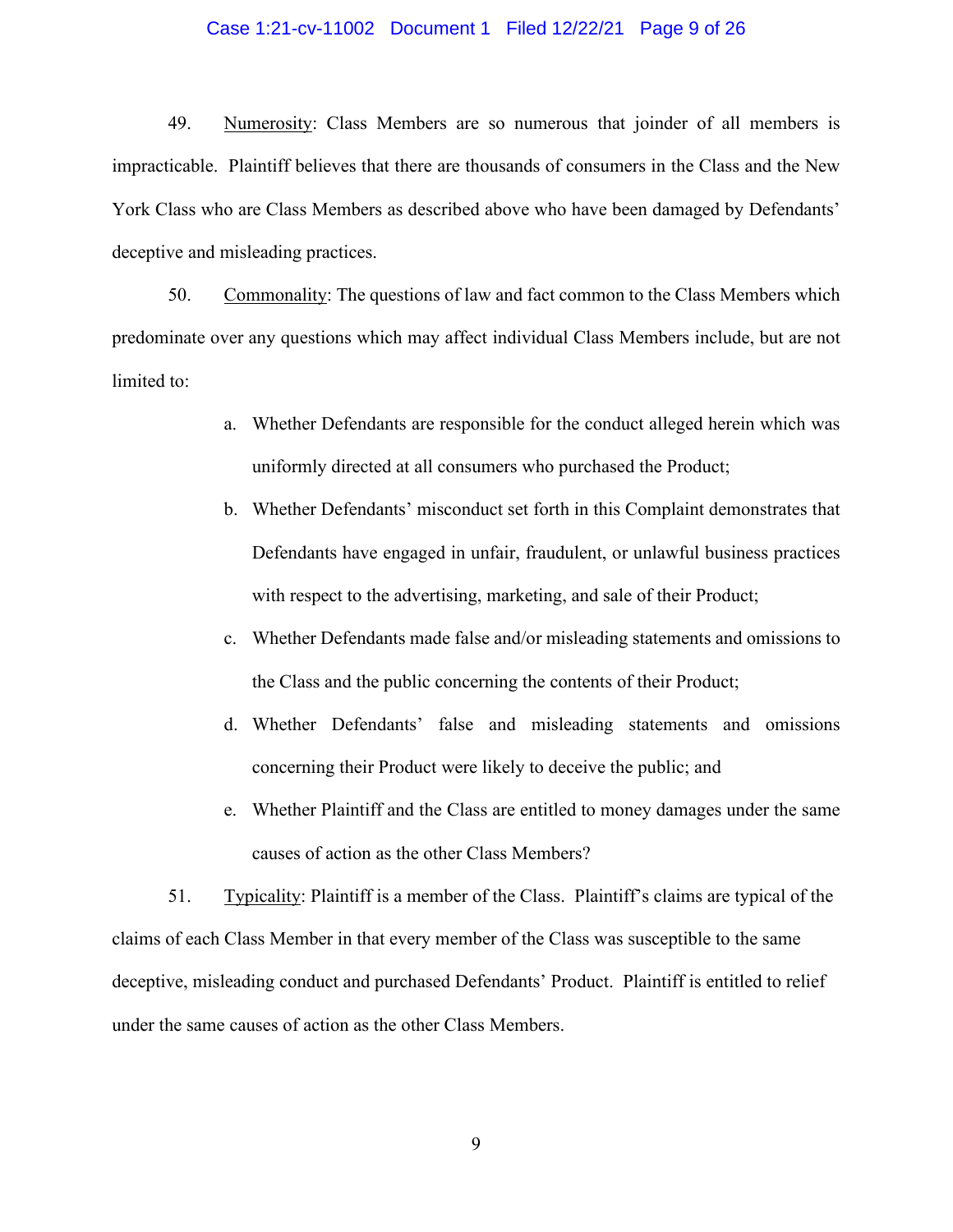## Case 1:21-cv-11002 Document 1 Filed 12/22/21 Page 10 of 26

52. Adequacy: Plaintiff is an adequate Class representative because her interests do not conflict with the interests of the Class Members she seeks to represent, her consumer fraud claims are common to all members of the Class, she has a strong interest in vindicating her rights, she has retained counsel competent and experienced in complex class action litigation, and counsel intends to vigorously prosecute this action.

53. Predominance: Pursuant to Rule 23(b)(3), common issues of law and fact identified above predominate over any other questions affecting only individual members of the Class. The Class issues fully predominate over any individual issues because no inquiry into individual conduct is necessary; all that is required is a narrow focus on Defendants' deceptive and misleading marketing and labeling practices.

54. Superiority: A class action is superior to the other available methods for the fair and efficient adjudication of this controversy because:

- a. The joinder of thousands of individual Class Members is impracticable, cumbersome, unduly burdensome, and a waste of judicial and/or litigation resources;
- b. The individual claims of the Class Members may be relatively modest compared with the expense of litigating the claims, thereby making it impracticable, unduly burdensome, and expensive—if not totally impossible to justify individual actions;
- c. When Defendants' liability has been adjudicated, all Class Members' claims can be determined by the Court and administered efficiently in a manner far less burdensome and expensive than if it were attempted through filing, discovery, and trial of all individual cases;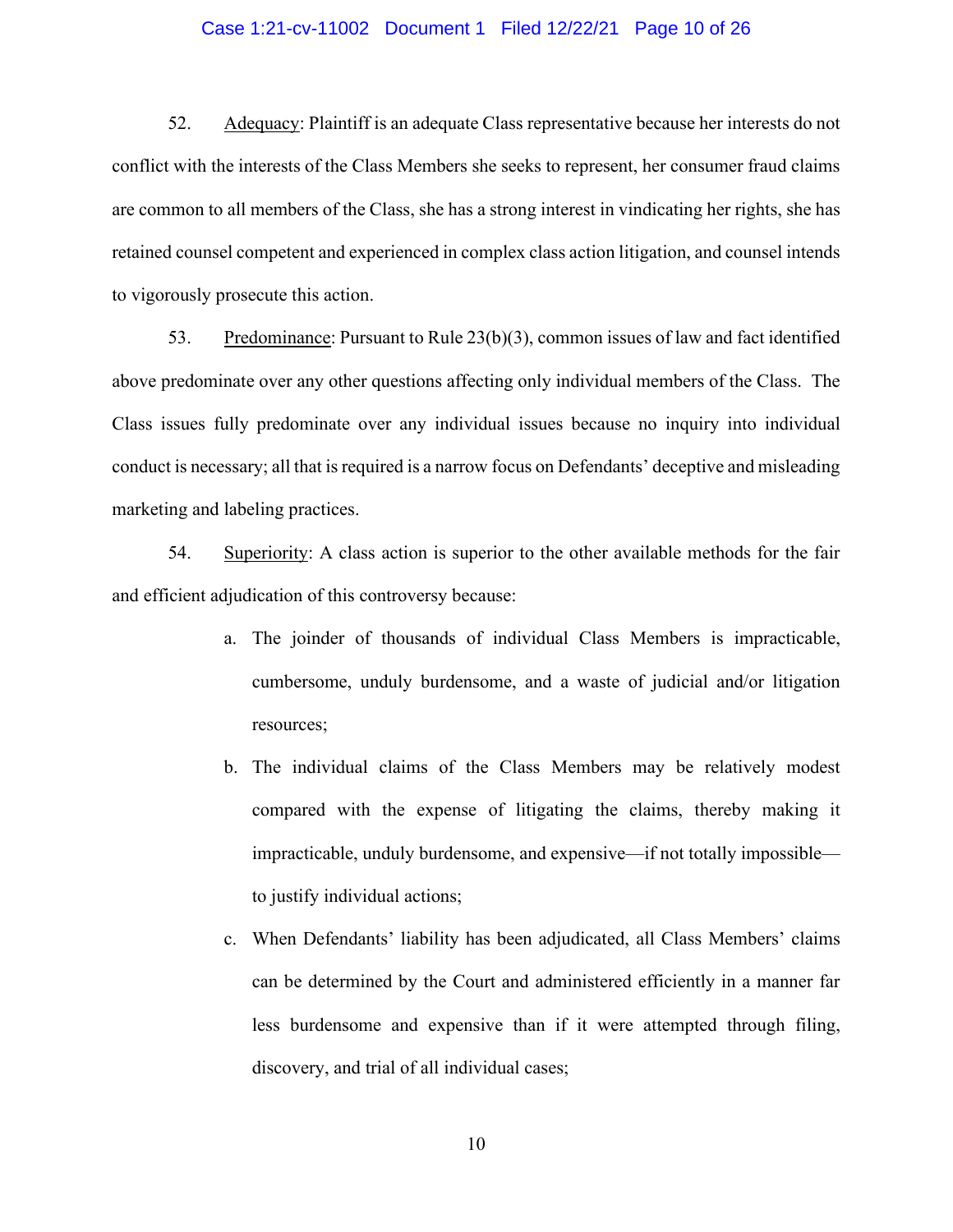- d. This class action will promote orderly, efficient, expeditious, and appropriate adjudication and administration of Class claims;
- e. Plaintiff knows of no difficulty to be encountered in the management of this action that would preclude its maintenance as a class action;
- f. This class action will assure uniformity of decisions among Class Members;
- g. The Class is readily definable and prosecution of this action as a class action will eliminate the possibility of repetitious litigation;
- h. Class Members' interests in individually controlling the prosecution of separate actions is outweighed by their interest in efficient resolution by a single class action; and
- i. It would be desirable to concentrate in this single venue the litigation of all Class Members who were induced by Defendants' uniform false advertising to purchase their Product.

55. Accordingly, this Class is properly brought and should be maintained as a class action under Rule 23(b)(3) because questions of law or fact common to Class Members predominate over any questions affecting only individual members, and because a class action is superior to other available methods for fairly and efficiently adjudicating this controversy.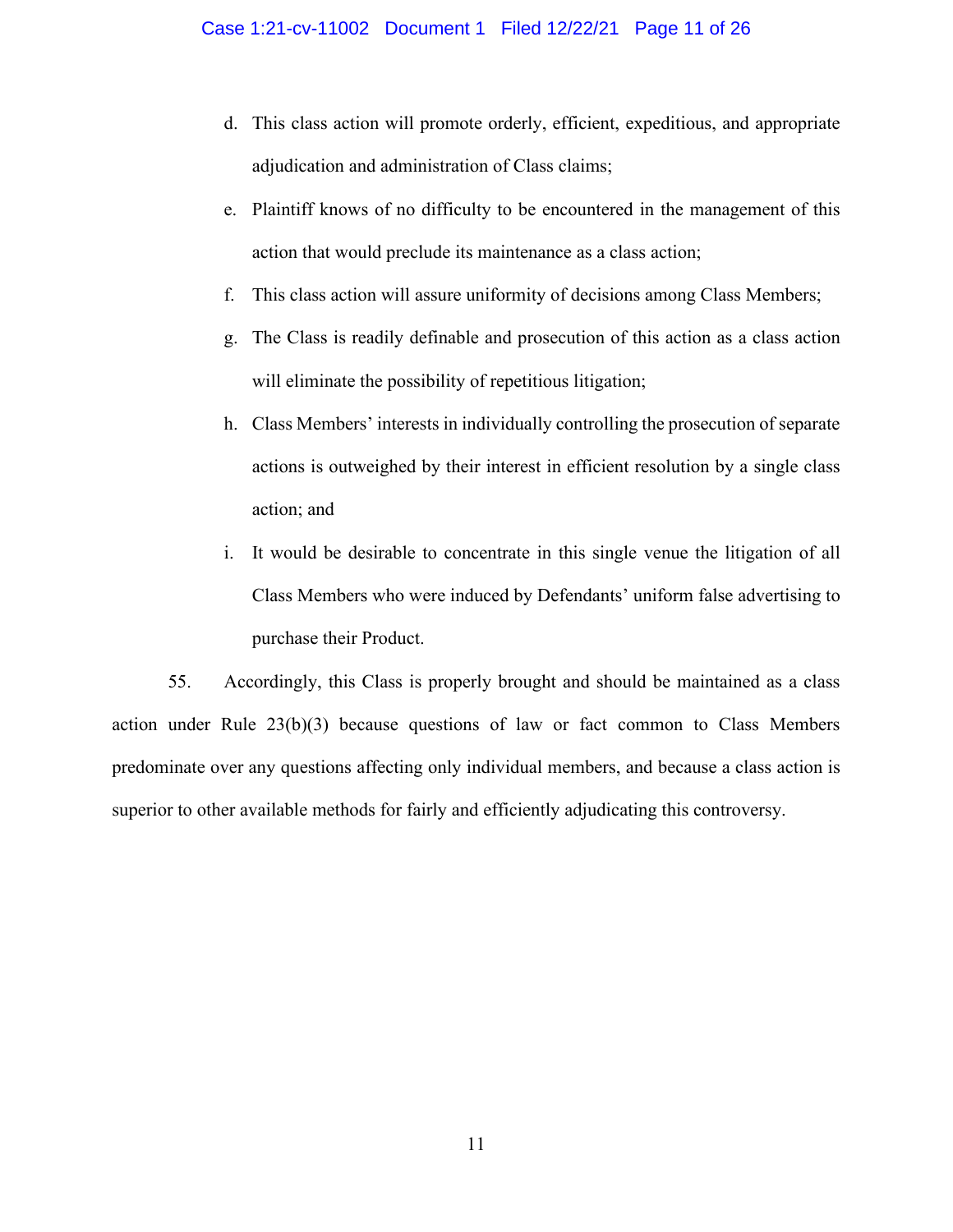#### **INJUNCTIVE CLASS RELIEF**

56. Rules  $23(b)(1)$  and (2) contemplate a class action for purposes of seeking classwide injunctive relief. Here, Defendants have engaged in conduct resulting in misleading consumers about ingredients in the Product. Since Defendants' conduct has been uniformly directed at all consumers in the United States, and the conduct continues presently, injunctive relief on a class-wide basis is a viable and suitable solution to remedy Defendants' continuing misconduct. Plaintiff would purchase the Product again if it did not include benzene.

57. The injunctive Class is properly brought and should be maintained as a class action under Rule 23(a), satisfying the class action prerequisites of numerosity, commonality, typicality, and adequacy because:

- a. Numerosity: Individual joinder of the injunctive Class Members would be wholly impracticable. Defendants' Product has been purchased by thousands of people throughout the United States.
- b. Commonality: Questions of law and fact are common to members of the Class. Defendants' misconduct was uniformly directed at all consumers. Thus, all members of the Class have a common cause against Defendants to stop their misleading conduct through an injunction. Since the issues presented by this injunctive Class deal exclusively with Defendants' misconduct, resolution of these questions would necessarily be common to the entire Class. Moreover, there are common questions of law and fact inherent in the resolution of the proposed injunctive class, including, *inter alia*:
	- i. Resolution of the issues presented in the  $23(b)(3)$  class;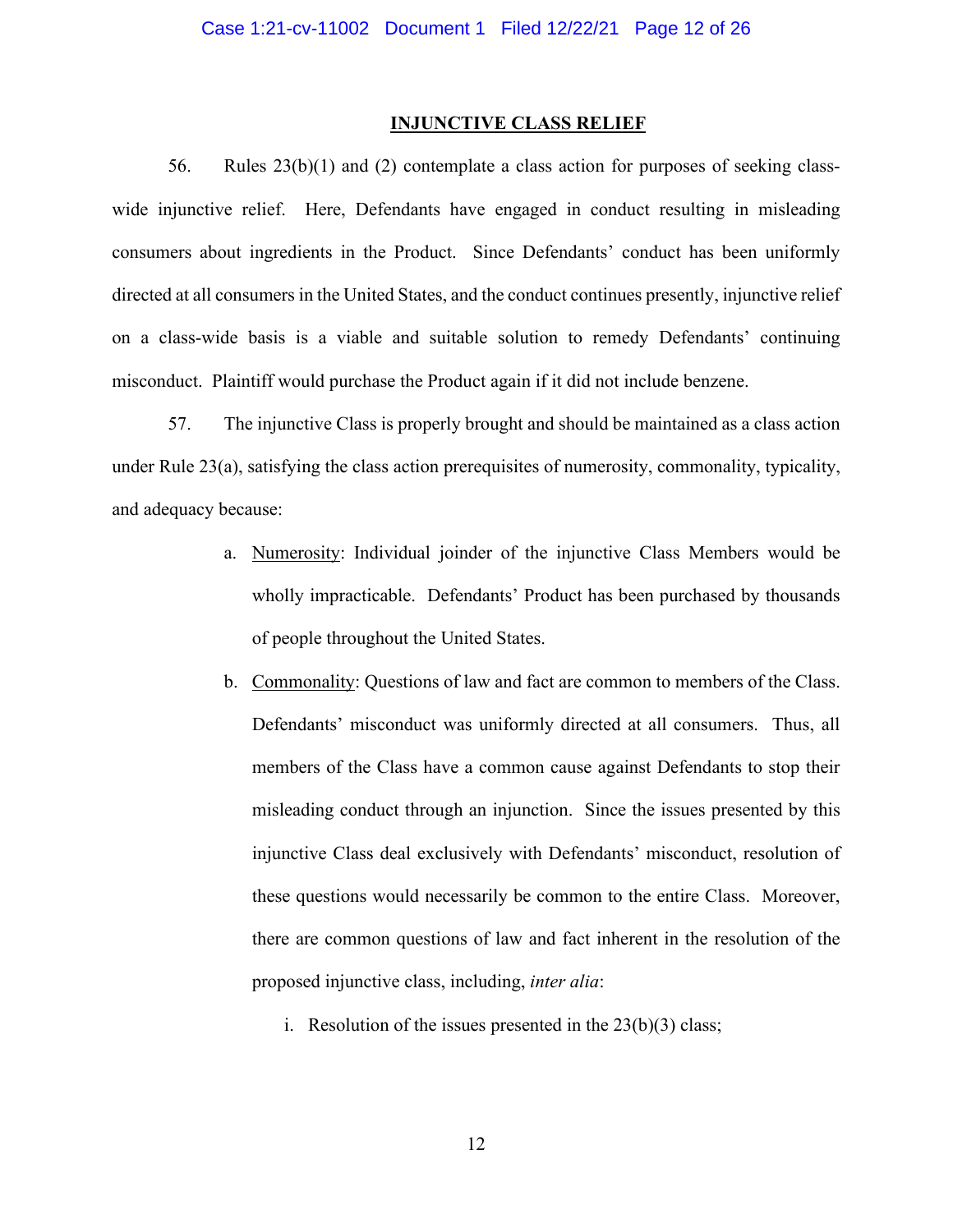- ii. Whether members of the Class will continue to suffer harm by virtue of Defendants' deceptive product marketing and labeling; and
- iii. Whether, on equitable grounds, Defendants should be prevented from continuing to deceptively mislabel the Product?
- c. Typicality: Plaintiff's claims are typical of the claims of the injunctive Class because her claims arise from the same course of conduct (i.e., Defendants' deceptive and misleading marketing, labeling, and advertising practices). Plaintiff is a typical representative of the Class because, like all members of the injunctive Class, she purchased Defendants' Product which was sold unfairly and deceptively to consumers throughout the United States.
- d. Adequacy: Plaintiff will fairly and adequately represent and protect the interests of the injunctive Class. Her consumer protection claims are common to all members of the injunctive Class and she has a strong interest in vindicating her rights. In addition, Plaintiff and the Class are represented by counsel who are competent and experienced in both consumer protection and class action litigation.

58. Plaintiff seeks injunctive relief on behalf of the Class Members on grounds generally applicable to the entire injunctive Class and Defendants have acted or refused to act in a manner that applies generally to the injunctive Class (i.e., Defendants have marketed their Product using the same misleading and deceptive labeling to all of the Class Members).

59. Plaintiff also seeks to include an injunction to require the implementation and funding of a blood serum testing program for the Plaintiff and Class Members to test for the presence of benzene in their blood serum; and the implementation and funding of a medical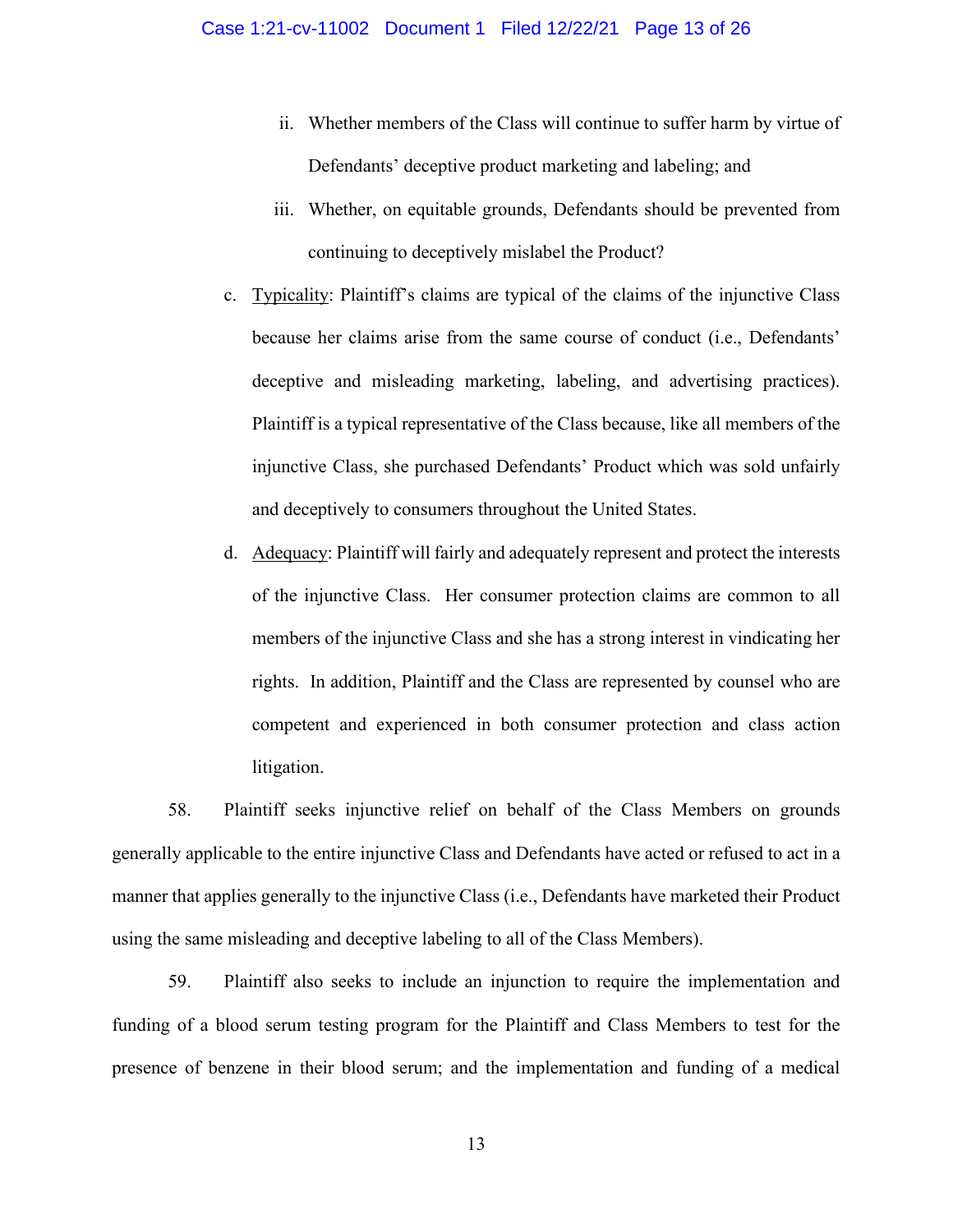## Case 1:21-cv-11002 Document 1 Filed 12/22/21 Page 14 of 26

monitoring program for Plaintiff and Class Members sufficient to monitor Plaintiff and Class Members' health to ensure they are adequately monitored for the harmful effects of benzene in the human body.

60. Any final injunctive relief or declaratory relief would benefit the entire injunctive Class as Defendants would be prevented from continuing their misleading and deceptive marketing practices and would be required to honestly disclose to consumers the true nature of the contents of the Product.

#### **CLAIMS**

## **FIRST CAUSE OF ACTION VIOLATION OF NEW YORK GBL § 349 (On Behalf of Plaintiff and New York Subclass Members)**

61. Plaintiff repeats and realleges each and every allegation contained in all the foregoing paragraphs as if fully set forth herein.

62. New York General Business Law Section 349 ("GBL § 349") declares unlawful "[d]eceptive acts or practices in the conduct of any business, trade, or commerce or in the furnishing of any service in this state . . ."

63. The conduct of Defendants alleged herein constitutes recurring, "unlawful" deceptive acts and practices in violation of GBL § 349, and as such, Plaintiff and the New York Subclass Members seek monetary damages against Defendants, enjoining them from inaccurately describing, labeling, marketing, and promoting the Product.

64. There is no adequate remedy at law.

65. Defendants misleadingly, inaccurately, and deceptively advertise and market their Product to consumers.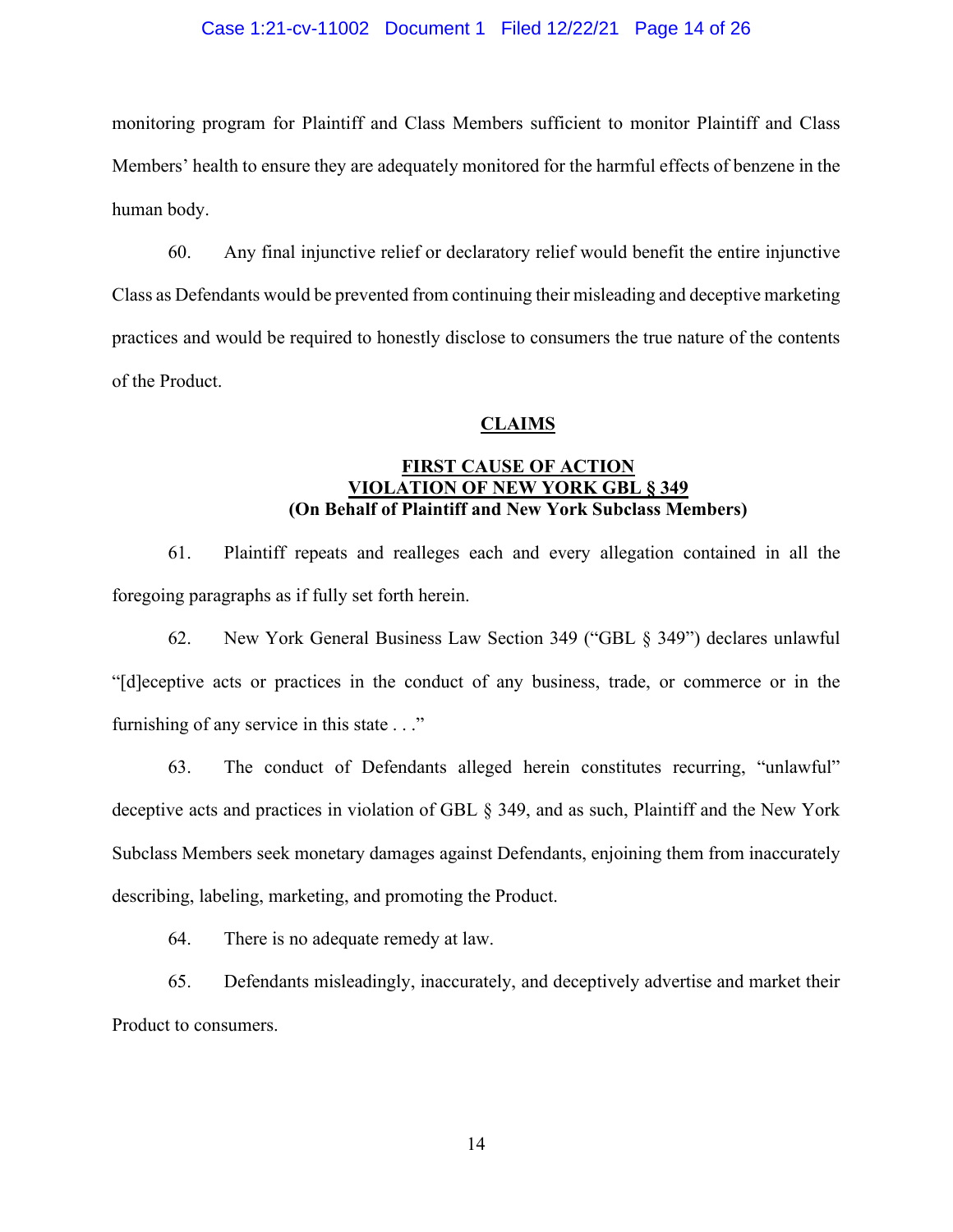## Case 1:21-cv-11002 Document 1 Filed 12/22/21 Page 15 of 26

66. Defendants' improper consumer-oriented conduct—including failing to disclose that the Product has benzene—is misleading in a material way in that it, *inter alia*, induced Plaintiff and the New York Subclass Members to purchase Defendants' Product and to use the Product when they otherwise would not have. Defendants made the untrue and/or misleading statements and omissions willfully, wantonly, and with reckless disregard for the truth.

67. Plaintiff and the New York Subclass Members have been injured inasmuch as they purchased products that were mislabeled, unhealthy, and entirely worthless. Accordingly, Plaintiff and the New York Subclass Members received less than what they bargained and paid for.

68. Defendants' advertising and Product's packaging and labeling induced Plaintiff and the New York Subclass Members to buy Defendants' Product.

69. Defendants' deceptive and misleading practices constitute a deceptive act and practice in the conduct of business in violation of New York General Business Law §349(a) and Plaintiff and the New York Subclass Members have been damaged thereby.

70. As a result of Defendants' recurring, "unlawful" deceptive acts and practices, Plaintiff and the New York Subclass Members are entitled to monetary, statutory, compensatory, treble and punitive damages, restitution, and disgorgement of all moneys obtained by means of Defendants' unlawful conduct, interest, and attorneys' fees and costs.

## **SECOND CAUSE OF ACTION VIOLATION OF NEW YORK GBL § 350 (On Behalf of Plaintiff and the New York Subclass Members)**

71. Plaintiff repeats and realleges each and every allegation contained in all the foregoing paragraphs as if fully set forth herein.

72. N.Y. Gen. Bus. Law § 350 provides, in part, as follows: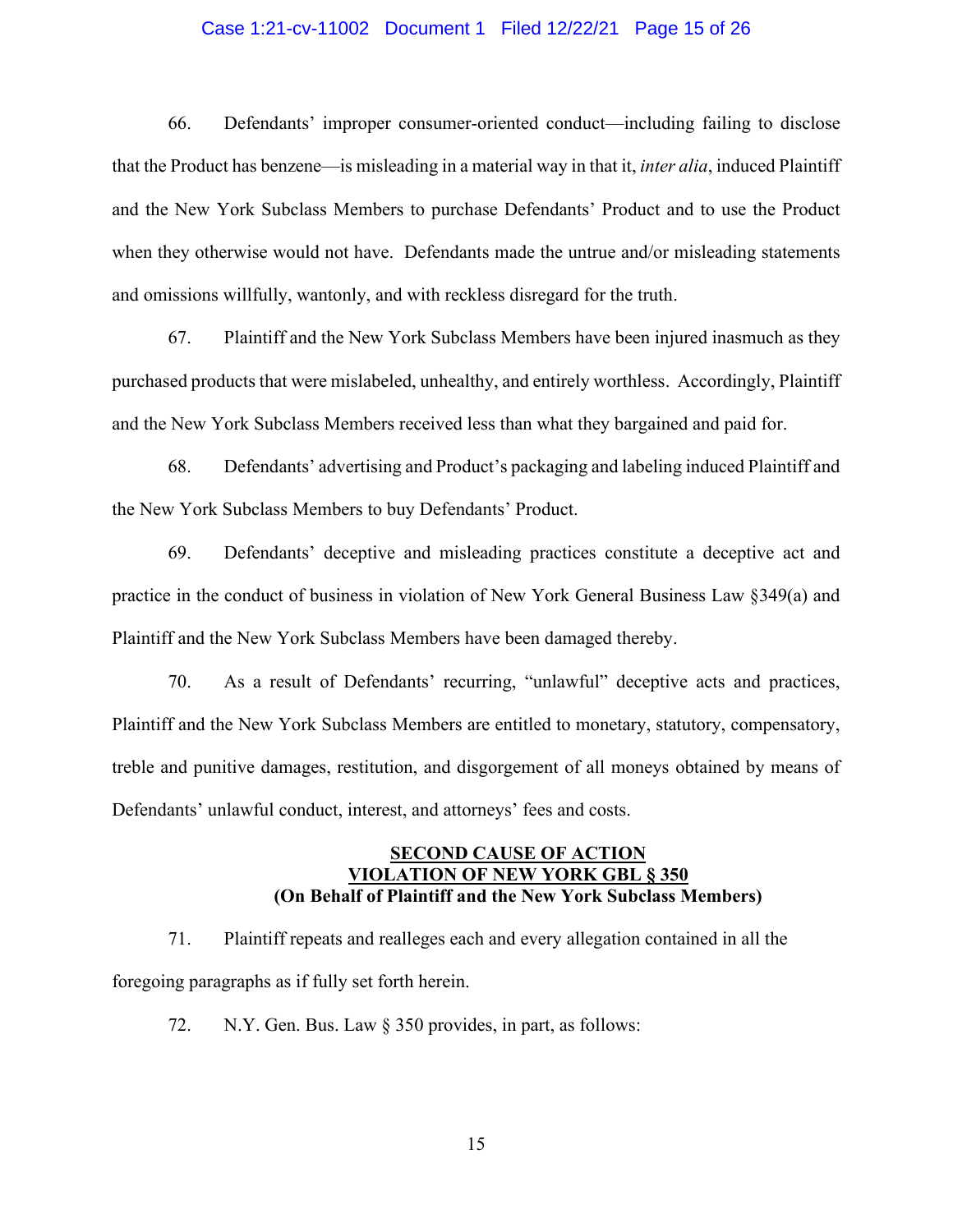False advertising in the conduct of any business, trade, or commerce or in the furnishing of any service in this state is hereby declared unlawful.

73. N.Y. Gen. Bus. Law § 350a(1) provides, in part, as follows:

The term 'false advertising, including labeling, of a commodity, or of the kind, character, terms or conditions of any employment opportunity if such advertising is misleading in a material respect. In determining whether any advertising is misleading, there shall be taken into account (among other things) not only representations made by statement, word, design, device, sound or any combination thereof, but also the extent to which the advertising fails to reveal facts material in the light of such representations with respect to the commodity or employment to which the advertising relates under the conditions proscribed in said advertisement, or under such conditions as are customary or usual . . .

74. Defendants' labeling and advertisements contain untrue and materially misleading statements and omissions concerning its Product inasmuch as it misrepresents that the Product is safe for use and doesn't list that the Product contains benzene.

75. Plaintiff and the New York Subclass Members have been injured inasmuch as they relied upon the labeling, packaging, and advertising and purchased a Product that was mislabeled, unhealthy, and entirely worthless. Accordingly, Plaintiff and the New York Subclass Members received less than what they bargained and paid for.

76. Defendants' advertising, packaging, and Product's labeling induced Plaintiff and the New York Subclass Members to buy Defendants' Product.

77. Defendants made their untrue and/or misleading statements and representations willfully, wantonly, and with reckless disregard for the truth.

78. Defendants' conduct constitutes multiple, separate violations of N.Y. Gen. Bus. Law § 350.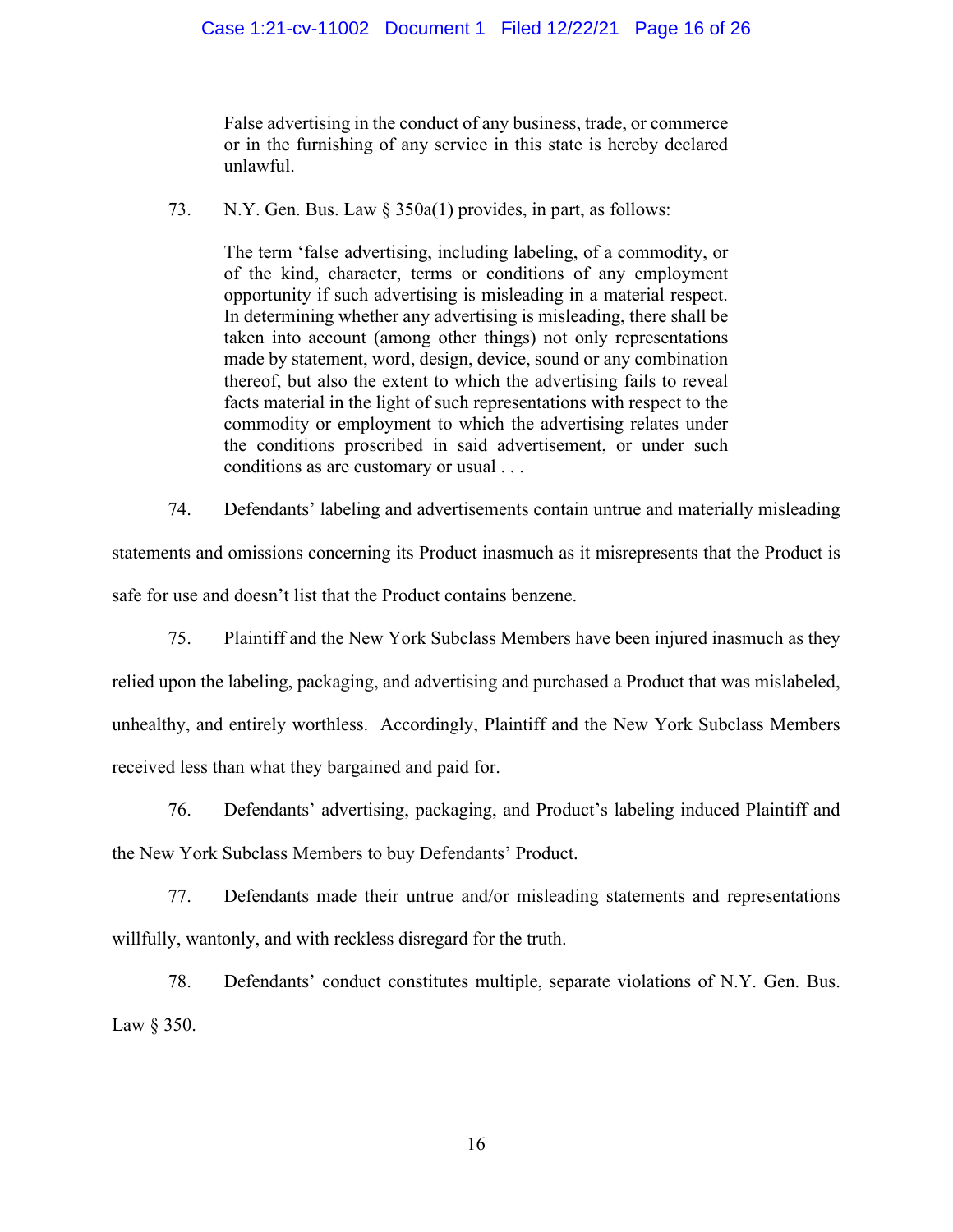## Case 1:21-cv-11002 Document 1 Filed 12/22/21 Page 17 of 26

79. Defendants made the material misrepresentations described in this Complaint in its advertising and on the Product's packaging and labeling.

80. Defendants' material misrepresentations were substantially uniform in content, presentation, and impact upon consumers at large. Moreover, all consumers purchasing the Product were and continue to be exposed to Defendants' material misrepresentations.

81. As a result of Defendants' recurring, "unlawful" deceptive acts and practices, Plaintiff and New York Subclass Members are entitled to monetary, statutory, compensatory, treble and punitive damages, restitution, and disgorgement of all moneys obtained by means of Defendants' unlawful conduct, interest, and attorneys' fees and costs.

## **THIRD CAUSE OF ACTION BREACH OF EXPRESS WARRANTY (On Behalf of Plaintiff and the Class)**

82. Plaintiff repeats and realleges each and every allegation contained in the foregoing paragraphs as if fully set forth herein.

83. Defendants provided Plaintiff and Class Members with an express warranty in the form of written affirmations of fact promising and representing that the Product is safe for use and does not contain benzene.

84. The above affirmations of fact were not couched as "belief" or "opinion," and were not "generalized statements of quality not capable of proof or disproof."

85. These affirmations of fact became part of the basis for the bargain and were material to Plaintiff and Class Members' transactions.

86. Plaintiff and Class Members reasonably relied upon Defendants' affirmations of fact and justifiably acted in ignorance of the material facts omitted or concealed when they decided to buy Defendants' Product.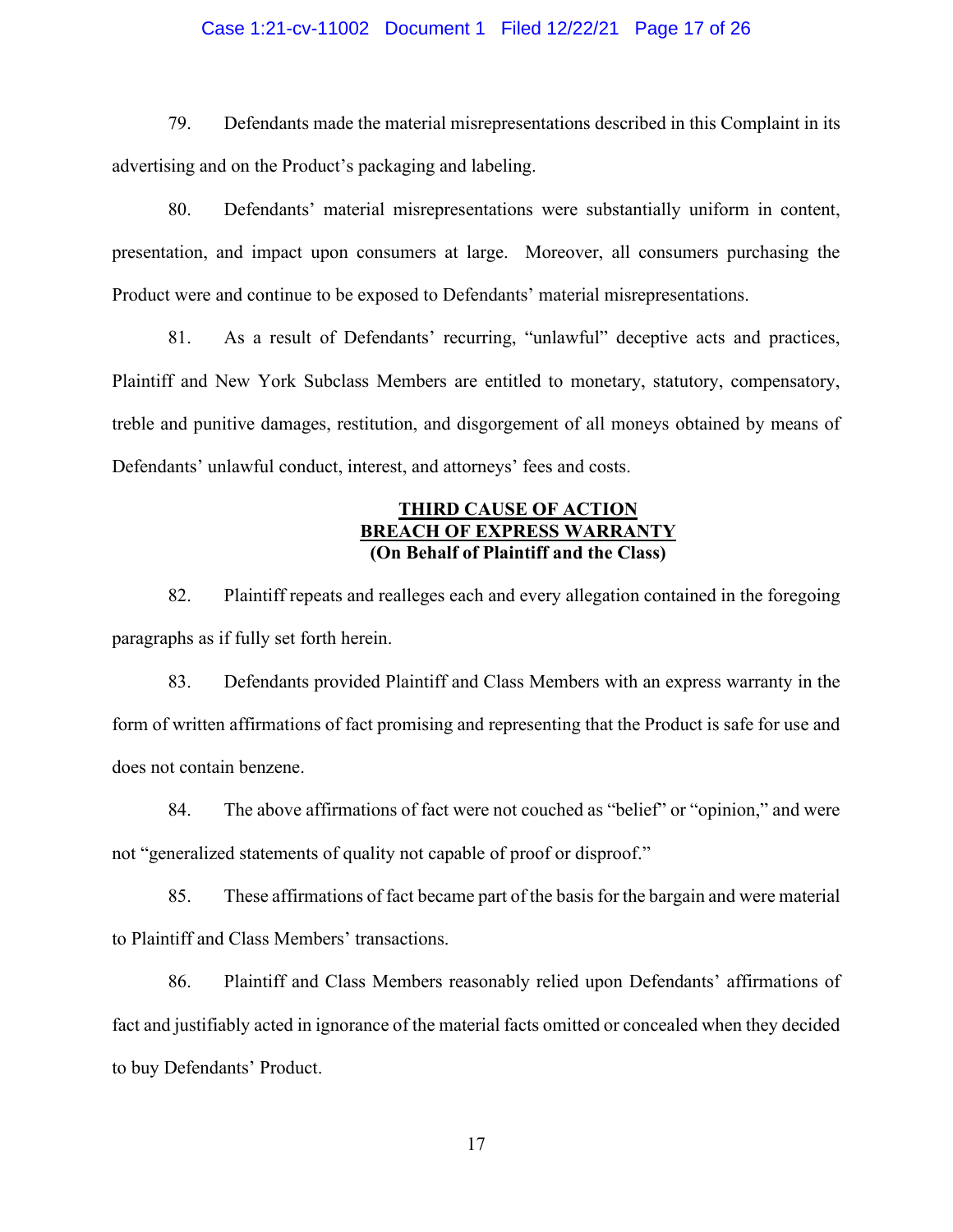## Case 1:21-cv-11002 Document 1 Filed 12/22/21 Page 18 of 26

87. Defendants knowingly breached the express warranties by including benzene in the Product sold to Plaintiff and the Class without properly notifying them of their inclusion in the Product.

88. Within a reasonable time after it knew or should have known, Defendants did not change the Product's label to include benzene in the ingredient list.

89. Defendants thereby breached the following state warranty laws:

- a. Code of Ala. § 7-2-313;
- b. Alaska Stat. § 45.02.313;
- c. A.R.S. § 47-2313;
- d. A.C.A. § 4-2-313;
- e. Cal. Comm. Code § 2313;
- f. Colo. Rev. Stat. § 4-2-313;
- g. Conn. Gen. Stat. § 42a-2-313;
- h. 6 Del. C. § 2-313;
- i. D.C. Code § 28:2-313;
- j. Fla. Stat. § 672.313;
- k. O.C.G.A. § 11-2-313;
- l. H.R.S. § 490:2-313;
- m. Idaho Code § 28-2-313;
- n. 810 I.L.C.S. 5/2-313;
- o. Ind. Code § 26-1-2-313;
- p. Iowa Code § 554.2313;
- q. K.S.A. § 84-2-313;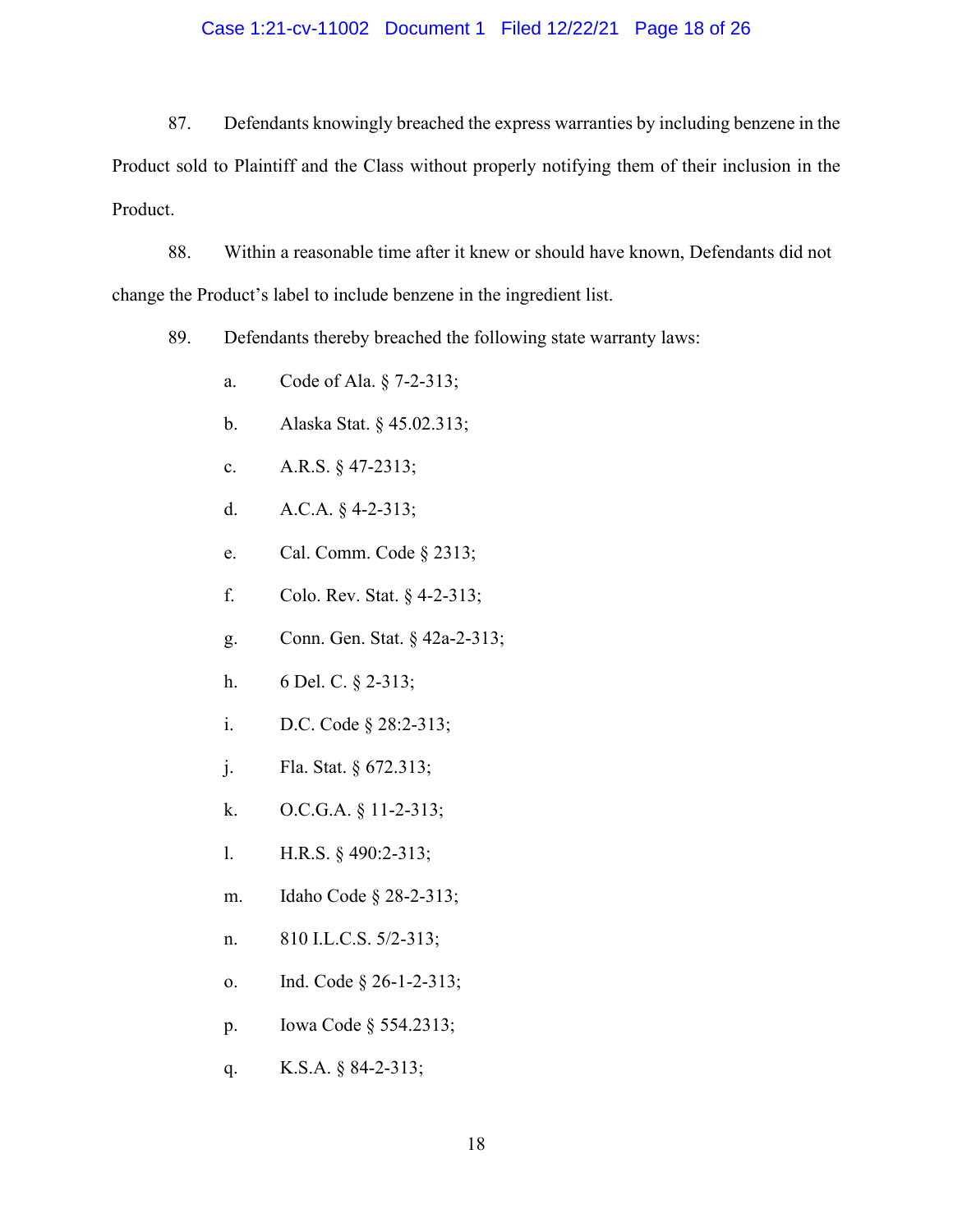- r. K.R.S. § 355.2-313;
- s. 11 M.R.S. § 2-313;
- t. Md. Commercial Law Code Ann. § 2-313;
- u. 106 Mass. Gen. Laws Ann. § 2-313;
- v. M.C.L.S. § 440.2313;
- w. Minn. Stat. § 336.2-313;
- x. Miss. Code Ann. § 75-2-313;
- y. R.S. Mo. § 400.2-313;
- z. Mont. Code Anno. § 30-2-313;
- aa. Neb. Rev. Stat. § 2-313;
- bb. Nev. Rev. Stat. Ann. § 104.2313;
- cc. R.S.A. 382-A:2-313;
- dd. N.J. Stat. Ann. § 12A:2-313;
- ee. N.M. Stat. Ann. § 55-2-313;
- ff. N.Y. U.C.C. Law § 2-313;
- gg. N.C. Gen. Stat. § 25-2-313;
- hh. N.D. Cent. Code § 41-02-30;
- ii. II. O.R.C. Ann. § 1302.26;
- jj. 12A Okl. St. § 2-313;
- kk. Or. Rev. Stat. § 72-3130;
- ll. 13 Pa. Rev. Stat. § 72-3130;
- mm. R.I. Gen. Laws § 6A-2-313;
- nn. S.C. Code Ann. § 36-2-313;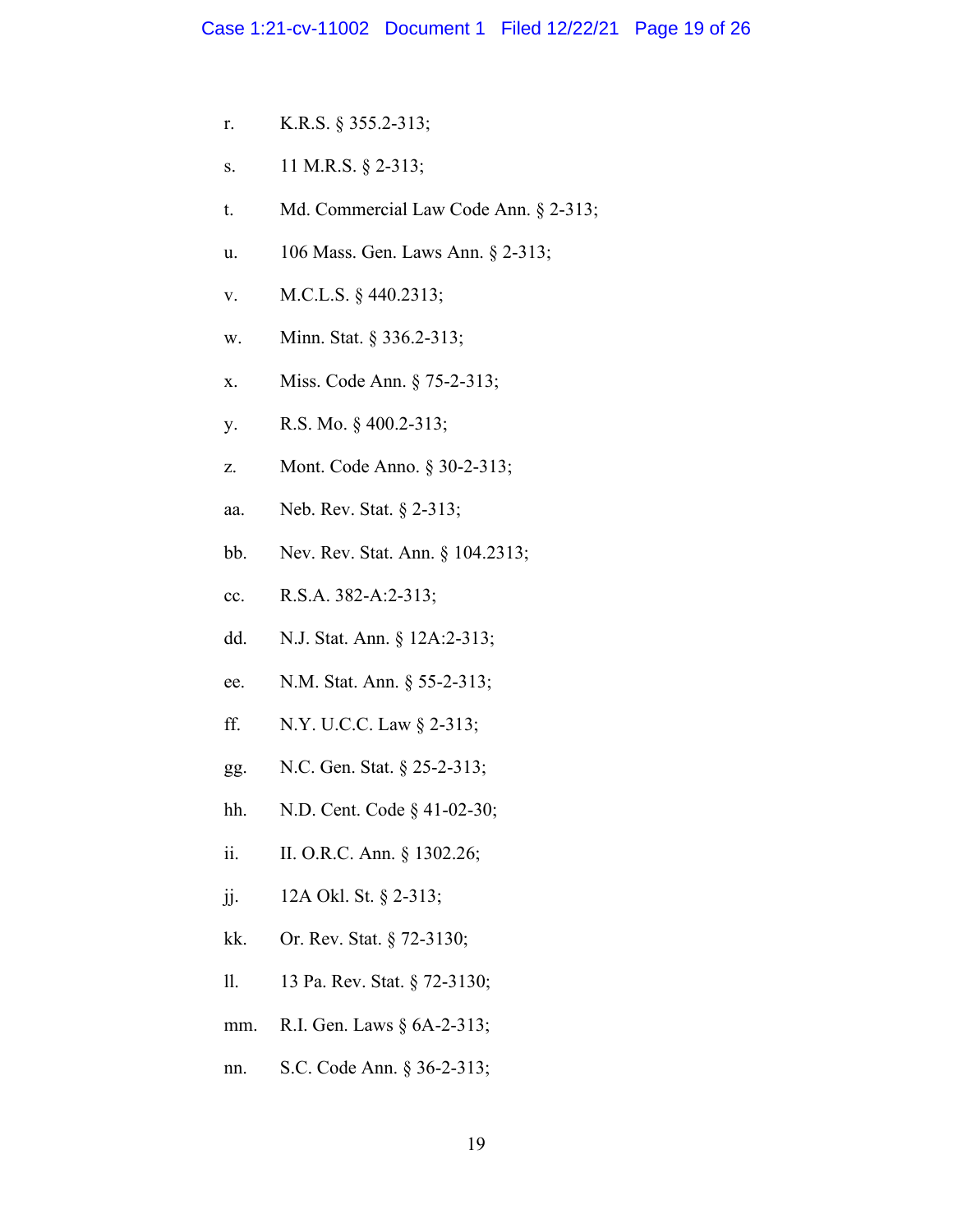- oo. S.D. Codified Laws, § 57A-2-313;
- pp. Tenn. Code Ann. § 47-2-313;
- qq. Tex. Bus. & Com. Code § 2.313;
- rr. Utah Code Ann. § 70A-2-313;
- ss. 9A V.S.A. § 2-313;
- tt. Va. Code Ann. § 59.1-504.2;
- uu. Wash. Rev. Code Ann. § 6A.2-313;
- vv. W. Va. Code § 46-2-313;
- ww. Wis. Stat. § 402.313; and
- xx. Wyo. Stat. § 34.1-2-313.
- 90. As a direct and proximate result of Defendants' breach of the express warranties,

Plaintiff and Class Members were damaged in the amount of the price they paid for the Product, in an amount to be proven at trial.

# **FOURTH CAUSE OF ACTION BREACH OF IMPLIED WARRANTY OF MERCHANTABILITY (On Behalf of Plaintiff and the Class)**

91. Plaintiff brings this count on behalf of herself and the Class and repeats and realleges all previous paragraphs, as if fully included herein.

92. Defendants sold and Plaintiff and Class Members purchased the Product.

93. When sold by Defendants, the Product was not merchantable, did not pass without objection in the trade under the label description, was not of adequate quality within that description, was not fit for the ordinary purposes for which such goods are used, and did not conform to the promises or affirmations of fact made on their container or label.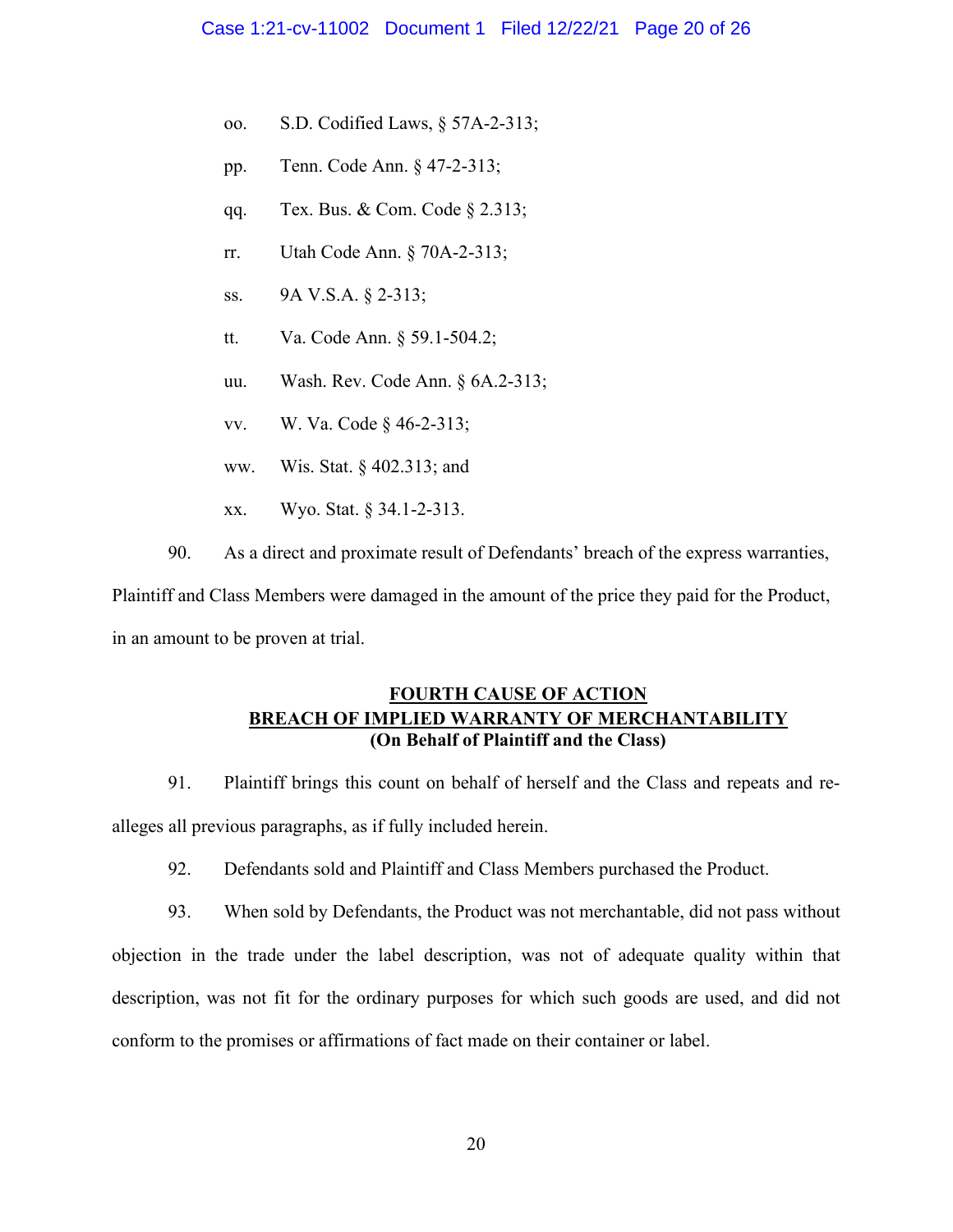## Case 1:21-cv-11002 Document 1 Filed 12/22/21 Page 21 of 26

94. Because the Product contains benzene, it was in no way safe for use as a sunscreen product.

95. As a direct result of Defendants' Product being unfit for its intended purpose and/or otherwise not merchantable, Plaintiff and Class members were damaged because they would not have purchased Defendants' Product had they known the true facts regarding the benzene content.

## **FIFTH CAUSE OF ACTION FRAUDULENT CONCEALMENT (On Behalf of Plaintiff and the Class)**

96. Plaintiff repeats and realleges each and every allegation contained in the foregoing paragraphs as if fully set forth herein.

97. Defendants concealed and failed to disclose on the Product's packaging and labeling the material fact that the Product contains benzene, and that the Product was not safe or healthy for use.

98. Defendants had knowledge that the Product contained benzene, and that the Product was not safe or healthy for use.

99. Defendants have a duty to disclose that the Product contained benzene, and that the Product was not safe or healthy for use.

100. Defendants had superior knowledge or means of knowledge available to them and knew that Plaintiff and Class Members would rely upon the representations and omissions of Defendants regarding the quality and ingredients of their Product. Consumers lack the meaningful ability to test or independently ascertain or verify whether a product contains benzene, especially at the point of sale.

101. Defendants' concealment was material and intentional because people are concerned with what is in the products that they are putting onto and into their bodies. Consumers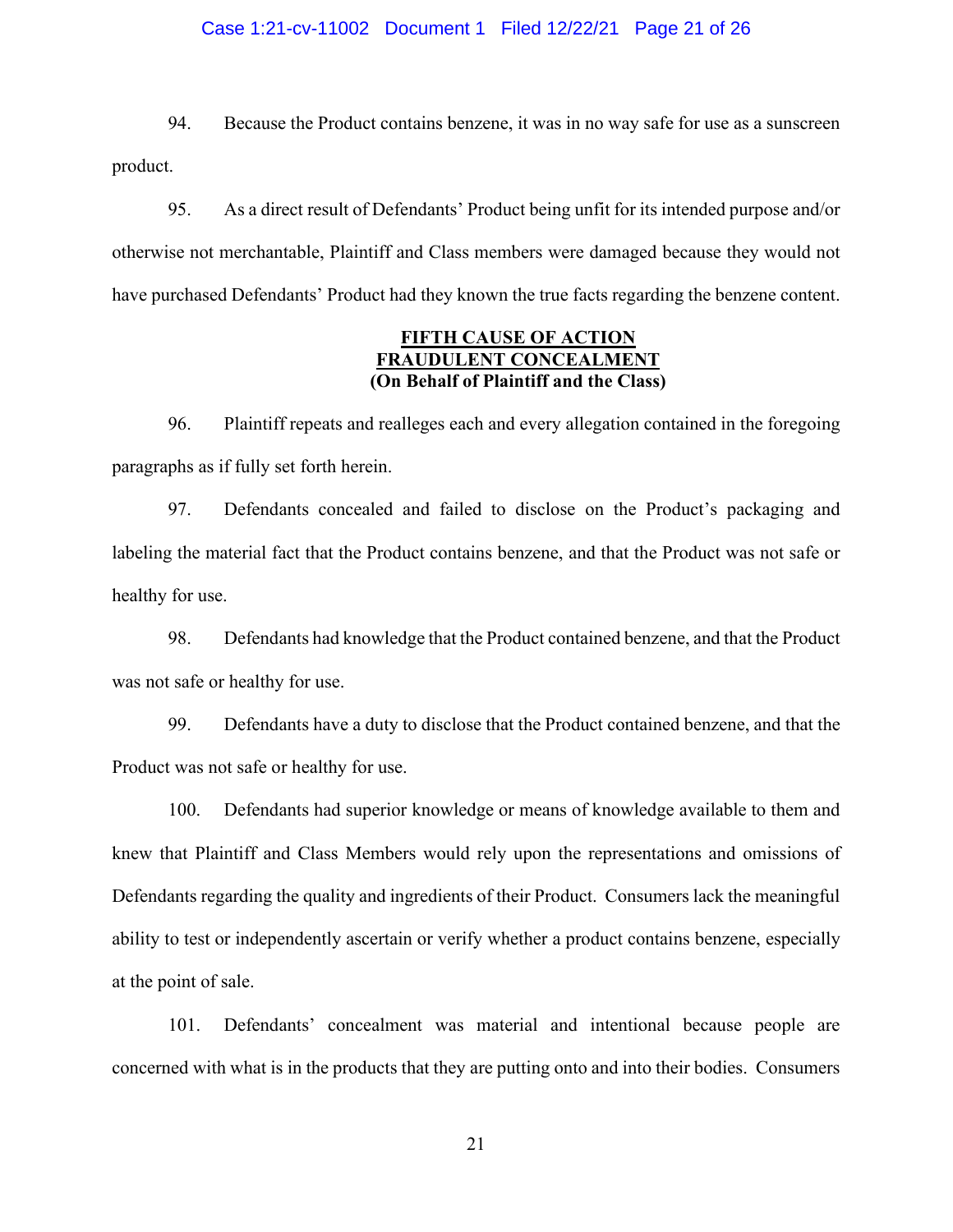### Case 1:21-cv-11002 Document 1 Filed 12/22/21 Page 22 of 26

such as Plaintiff and the Class Members are influenced by the ingredients listed, as well as any warnings (or lack thereof) on the products they buy. Defendants know that if they had not omitted that the Product contained benzene, then Plaintiff and the Class would not have purchased the Product at all; however, Defendants wanted to increase sales and profits.

102. Defendants' concealment misled Plaintiff and the Class as to the true nature of what they were buying and putting onto and into their bodies.

103. Defendants fraudulently concealed that the Product contained benzene and that the Product was not safe or healthy for use. Consequently, Plaintiff and the other members of the Class have suffered injury and are entitled to damages in an amount to be proven at trial.

## **SIXTH CAUSE OF ACTION MEDICAL MONITORING (On Behalf of Plaintiff and the Class)**

104. Plaintiff repeats and realleges each and every allegation contained in the foregoing paragraphs as if fully set forth herein.

105. At all relevant times, the Defendants designed, manufactured, assembled, inspected, tested (or not), packaged, labeled, marketed, advertised, promoted, supplied, distributed, sold and/or otherwise placed the Products into the stream of commerce, and therefore owed a duty of reasonable care to avoid causing harm to those that used them, such as Plaintiff. As a result of Defendants' negligence, Plaintiff and Class Members have been subjected to exposure to the carcinogen benzene, which is beyond normal background levels of risk. As a proximate result of Defendants' conduct resulting in Plaintiff and Class Members' exposure to benzene, Plaintiff and Class Members have a significantly increased risk of suffering serious injury or contracting a serious latent disease and suffering further injury at an unknown date in the future. Such injuries include ailments such as bone marrow harm and blood cancer (such as leukemia),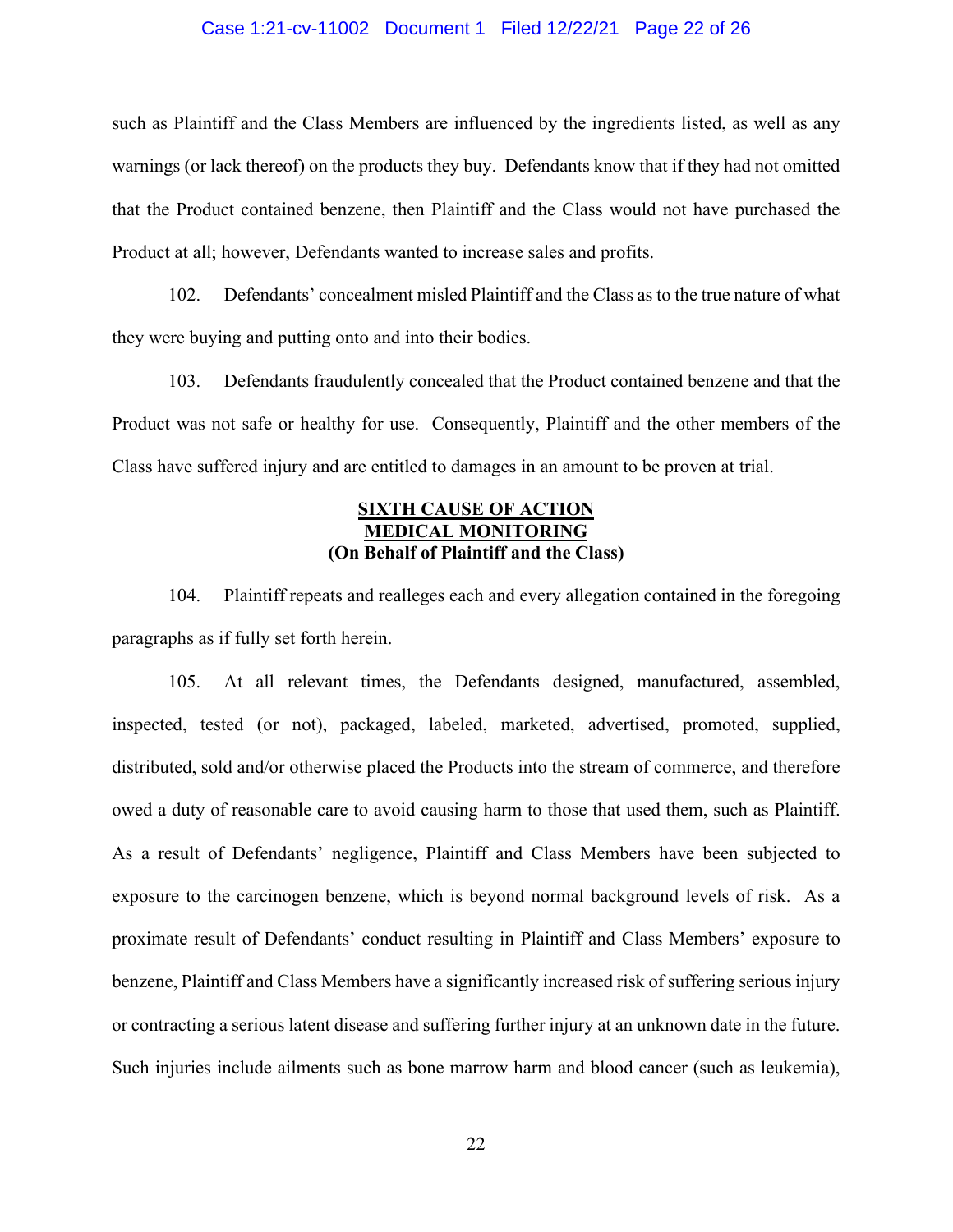## Case 1:21-cv-11002 Document 1 Filed 12/22/21 Page 23 of 26

among others currently unknown or just being discovered. A monitoring procedure exists that makes the early detection of these types of ailments and medical conditions possible.

106. The prescribed monitoring program is reasonably necessary according to contemporary scientific principles.

107. These procedures are different from that normally recommended in the absence of the benzene exposure. These monitoring procedures include non-routine surveillance studies, laboratory testing, and physical examinations, and would be reasonably necessary according to contemporary scientific principles.

108. Plaintiff and Class Members have suffered physical, mental, and emotional harms. Existing medical research indicates that exposure to benzene, which has been found to exist in the Product, can cause serious, life-threatening, and permanent injuries. The injuries the Product causes on the human body have already been inflicted in their users, such as Plaintiff and the Class Members, but the full extent of the injuries will not manifest until later in the Plaintiff and Class Members' lives. Thus, because of Defendants' conduct, it is reasonably necessary that Plaintiff and Class Members be placed under period diagnostic testing beyond that normally recommended in the absence of use of the Product.

109. Defendants' acts were willful, wanton, or reckless and conducted with a reckless indifference to the health and rights of Plaintiff and Class Members.

110. Plaintiff demands judgment against Defendants for medical monitoring damages to diagnose injuries caused by the Product at an earlier date to allow for timely treatment and prevention of exacerbation of injuries, together with interest, costs of suit, attorneys' fees, and all such other relief as the Court deems proper.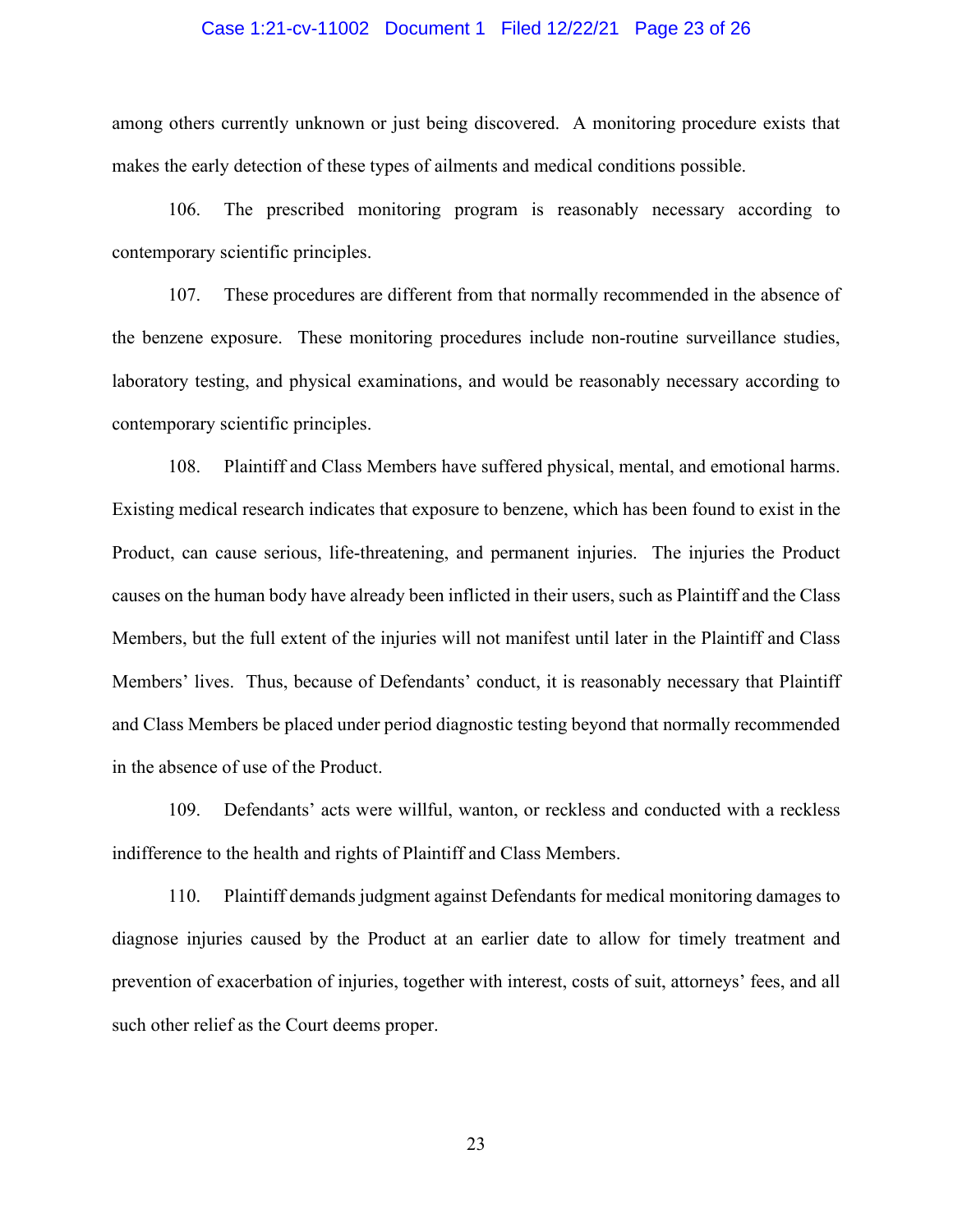## **SEVENTH CAUSE OF ACTION UNJUST ENRICHMENT (On Behalf of Plaintiff and the Class in the Alternative)**

111. Plaintiff repeats and realleges each and every allegation contained in the foregoing paragraphs as if fully set forth herein.

112. Plaintiff, on behalf of herself and consumers nationwide, brings a claim for unjust enrichment.

113. Defendants engaged in unlawful conduct by manufacturing, advertising, marketing, and selling the Product while misrepresenting and omitting material facts.

114. Defendants' unlawful conduct, as described in this Complaint, allowed Defendants to knowingly realize substantial revenues from selling the Product at the expense of, and to the detriment or impoverishment of, Plaintiff and Class Members and to Defendants' benefit and enrichment. Defendants have thereby violated fundamental principles of justice, equity, and good conscience.

115. Plaintiff and Class Members conferred significant financial benefits and paid substantial compensation to Defendants for the Product, which was not as Defendants represented them to be.

116. It is inequitable for Defendants to retain the benefits conferred by Plaintiff and Class Members' overpayments.

117. Plaintiff and Class Members seek establishment of a constructive trust from which Plaintiff and Class Members may seek restitution.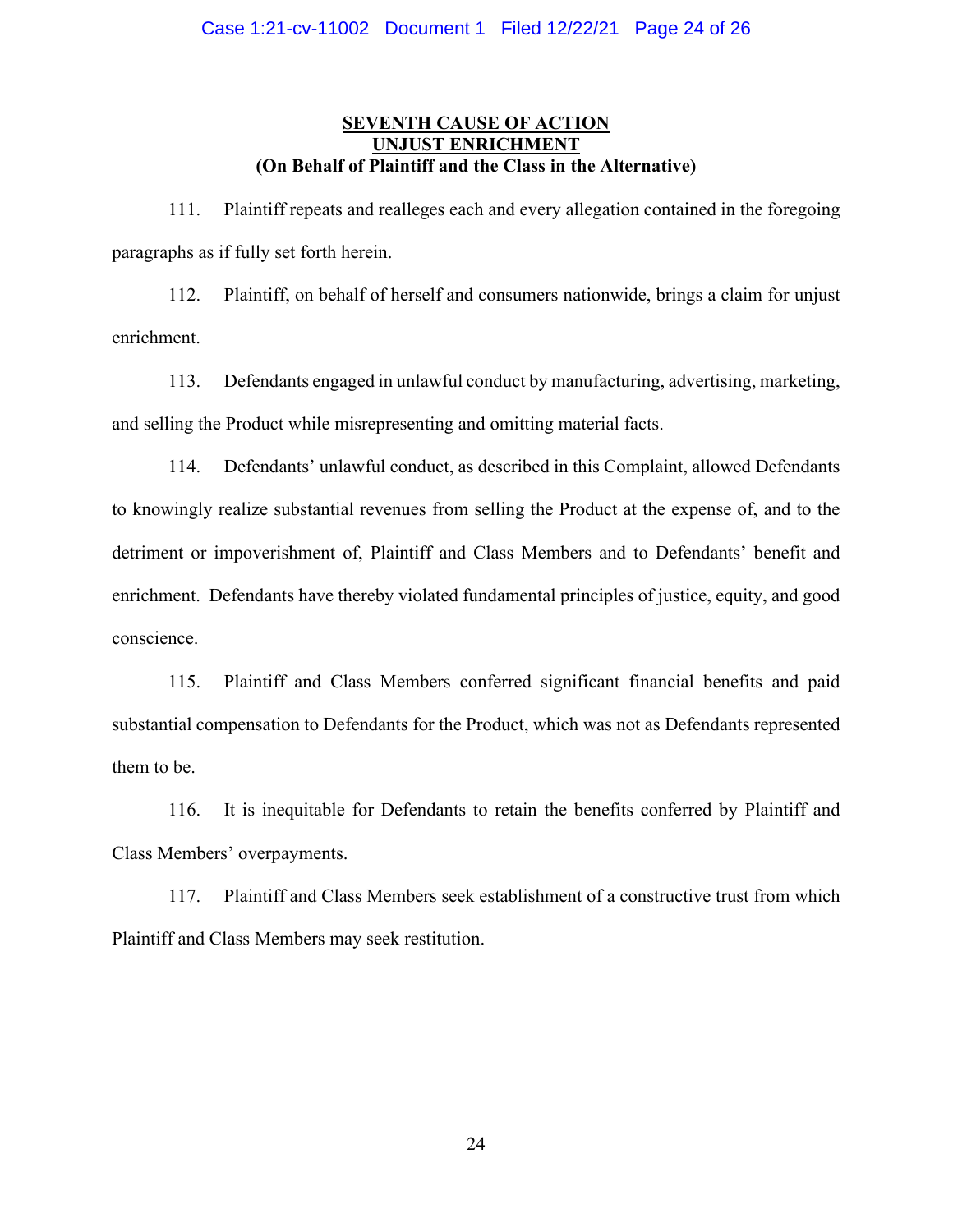#### **JURY DEMAND**

Plaintiff demands a trial by jury on all issues.

**WHEREFORE**, Plaintiff, on behalf of herself and the Class, prays for judgment as follows:

- (a) Declaring this action to be a proper class action and certifying Plaintiff as the representative of the Class under Rule 23 of the FRCP;
- (b) Entering preliminary and permanent injunctive relief against Defendants, directing Defendants to correct their practices and to comply with the relevant consumer protection statutes;
- (c) Awarding all medical monitoring damages;
- (d) Awarding monetary damages and treble damages;
- (e) Awarding statutory damages of \$50 per transaction, and treble damages for knowing and willful violations, pursuant to N.Y. GBL § 349;
- (f) Awarding statutory damages of \$500 per transaction pursuant to N.Y. GBL § 350;
- (g) Awarding punitive damages;
- (h) Awarding Plaintiff and Class Members their costs and expenses incurred in this action, including reasonable allowance of fees for Plaintiff's attorneys, experts, and reimbursement of Plaintiff's expenses; and
- (i) Granting such other and further relief as the Court may deem just and proper.